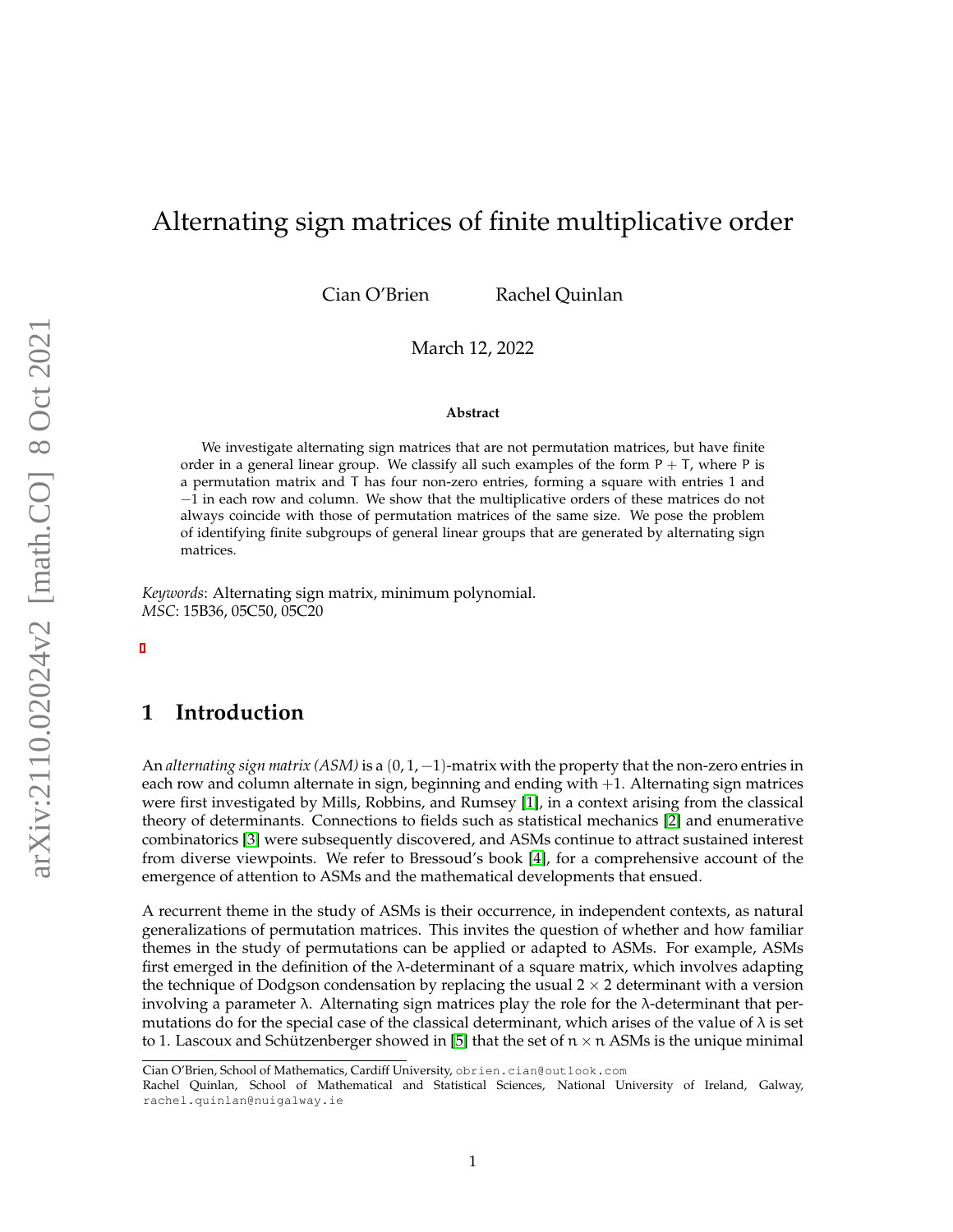lattice extension of the set of  $n \times n$  permutation matrices under the *Bruhat partial order*. An extension of the concept of Latin squares, which arise by replacing permutation matrices with ASMs, is investigated in [\[6\]](#page-21-5) and [\[7\]](#page-21-6).

Our focus in this article is on non-singular ASMs with the special property of having finite order as elements of the general linear group. This topic connects to the position of permutations among all ASMs, and also to some recent attention in the literature to the behaviour on ASMs of algebraic invariants such as the spectral radius, characteristic polynomial and Smith normal form [\[8,](#page-21-7) [9,](#page-21-8) [10\]](#page-21-9).

In [\[9\]](#page-21-8), Brualdi and Cooper study the maximum possible spectral radius of an ASM. They note that the minimum spectral radius of an ASM is more easily identified, since every ASM has common row sum 1 and hence has 1 as an eigenvalue; moreover the permutation matrices are examples of ASMs whose eigenvalues all have modulus 1. The following example is presented in [\[9\]](#page-21-8), to show that the minimum possible spectral radius of 1 may also occur in the case of an ASM that includes negative entries.

<span id="page-1-1"></span>**Example 1.1.** *The matrix*

$$
A = \left(\begin{array}{rrrr} 0 & 0 & 1 & 0 & 0 \\ 1 & 0 & -1 & 1 & 0 \\ 0 & 0 & 1 & -1 & 1 \\ 0 & 0 & 0 & 1 & 0 \\ 0 & 1 & 0 & 0 & 0 \end{array}\right)
$$

is an ASM satisfying  $\rm A^6=I_5$ , the 5  $\times$  5 identity matrix. Its characteristic polynomial is  $\rm (\rm \rm x-1)^2(\rm x+$  $1(x^2 - x + 1)$  and its minimum polynomial is  $(x - 1)(x + 1)(x^2 - x + 1)$ .

Within the set  $A_n$  of all  $n \times n$  ASMs, the set  $S_n$  of permutation matrices is a multiplicative group of n! elements. In the following lemma, we observe that a set of ASMs that is a group under matrix multiplication must consist of permutation matrices.

<span id="page-1-0"></span>**Lemma 1.2.** *Suppose that* A *and* B *are*  $n \times n$  *ASMs that satisfy*  $AB = I_n$ *. Then* A *and* B *are permutation matrices.*

*Proof.* The first row of A has a 1 as its only nonzero entry; suppose that this occurs in position j. Then a 1 in the  $(j, 1)$  position is the only nonzero entry of Column 1 of B. Every subsequent column of B is orthogonal to Row 1 of A, so Row j of B has only zeros after its first entry. Similarly, Rows 2, ..., n of A are all orthogonal to Column 1 of B, so the only nonzero entry of Column j of A is the first. Deleting Row 1 and Column j from A, and deleting Column 1 and Row j from B, leaves a pair of matrices A' and B' in  $A_{n-1}$  that satisfy  $A'B' = I_{n-1}$ . The conclusion follows by induction on n.  $\Box$ 

While Lemma [1.2](#page-1-0) eliminates the possibility that  $A_n$  could contain multiplicative groups other than subgroups of  $S_n$ , Example [1.1](#page-1-1) demonstrates the existence of finite multiplicative groups that are *generated* by (non-permutation) ASMs. We remark that the group generated by the matrix A of Example [1.1](#page-1-1) is isomorphic to a subgroup of the symmetric group  $S_5$ . However, since every element of order 6 in  $S_5$  consists of a 2-cycle and a 3-cycle, disjoint from each other, every  $5 \times 5$ permutation matrix of order 6 has characteristic polynomial  $(x^2-1)(x^3-1)=(x-1)^2(x+1)(x^2+1)$  $x + 1$ ). Thus the matrix A of Example [1.1](#page-1-1) is not similar to a permutation matrix.

One may pose the question of which finite subgroups of  $GL(n, \mathbb{R})$  are generated by invertible alternating sign matrices, and which such groups do not have isomorphic copies within  $S_n$ . In this article, we consider the case of finite cyclic subgroups and investigate elements of finite multiplicative order in a particular subset of  $A_n$ .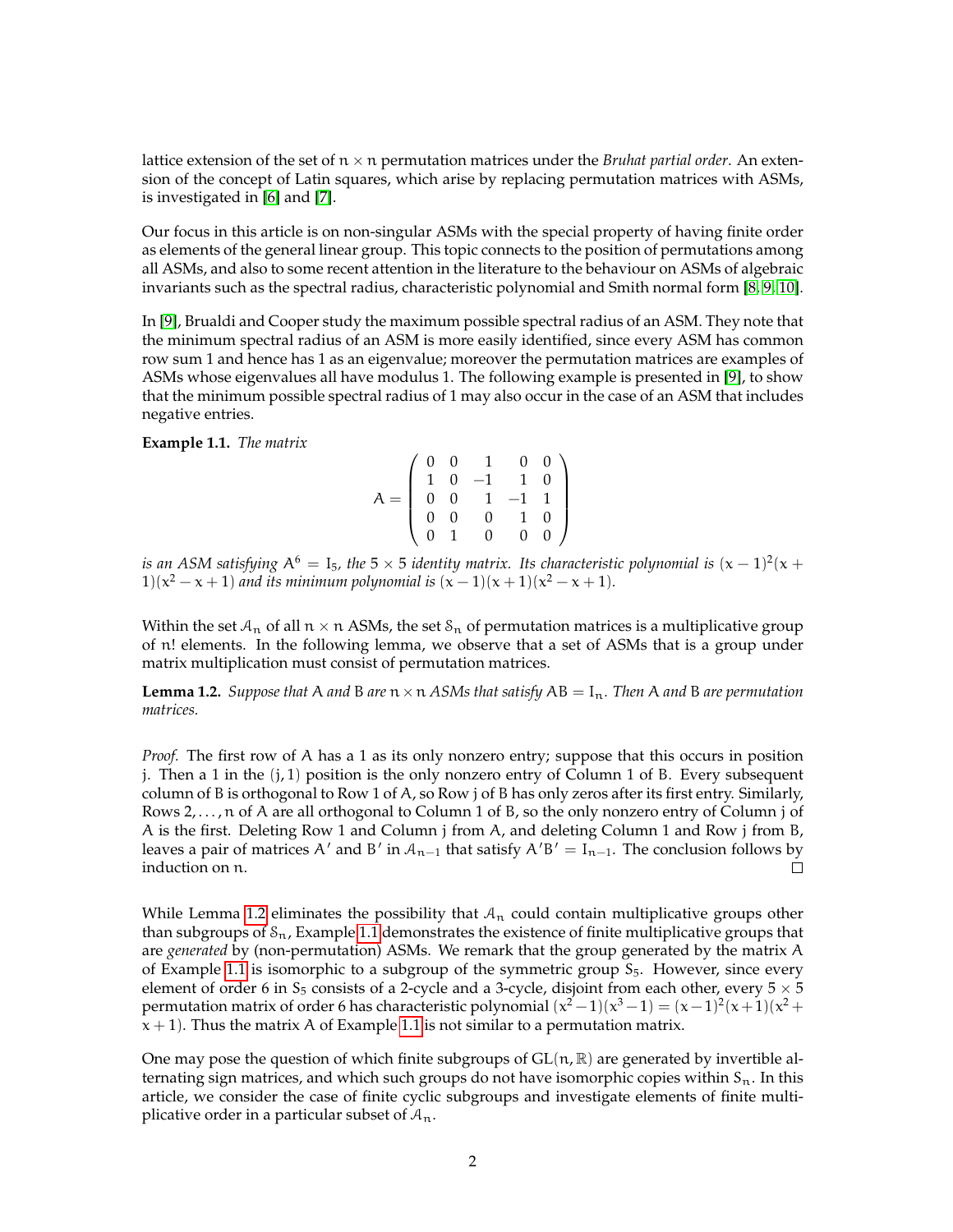In order to describe the class of ASMs of interest, we introduce the notion of a T-block, adapted from [\[11,](#page-21-10) [12\]](#page-21-11). A T-block is a  $n \times n$  matrix whose non-zero entries form a (not necessarily contiguous) copy of

$$
\pm \left( \begin{array}{cc} 1 & -1 \\ -1 & 1 \end{array} \right).
$$

We denote by  $T(i_1, j_1, i_2, j_2)$  the T-block with 1 in positions  $(i_1, j_1)$  and  $(i_2, j_2)$ , and  $-1$  in positions  $(i_1, j_2)$  and  $(i_2, j_1)$ , where  $i_1 \neq i_2$  and  $j_1 \neq j_2$ . We remark that this notational designation implies that  $T(i_1, j_1, i_2, j_2) = T(i_2, j_2, i_1, j_1)$ . Whenever the situation is sufficiently specified, we will choose the version with  $i_1 < i_2$ . The following assertion is essentially Theorem 6.2 of [\[11\]](#page-21-10).

<span id="page-2-0"></span>**Theorem 1.3.** *Every*  $n \times n$  *ASM can be obtained from the identity matrix*  $I_n$  *through a sequence of additions of* T*-blocks, in such a way that an ASM is obtained at every step.*

An extension of Theorem [1.3](#page-2-0) to  $n \times n \times n$  alternating sign hypermatrices appears in [\[7\]](#page-21-6).

In this article, we consider ASMs that differ from a permutation matrix by the addition of a single T-block, having the form  $P + T$  for a permutation matrix P and T-block T. We refer to any matrix of this form as a PT-matrix. While the class of PT-matrices includes all permutation matrices, our attention will be focussed on non-permutation PT-matrices. The goal of this article is to identify all ASMs of multiplicative order that are PT-matrices, up to permutation similarity and transposition (where the matrices A and B are *permutation similar* if  $B = P<sup>T</sup>AP$  for a permutation matrix P). We note that the properties of being a permutation matrix, a T-block, or a PT-matrix, are all preserved under conjugation by a permutation matrix. This is not generally true of an ASM however.

In Section [2,](#page-2-1) we recall some properties of rational matrices of finite multiplicative order. In Section [3,](#page-3-0) we introduce the directed graph of a PT-matrix and use graph-theoretic considerations to identify candidates for finite multiplicative order. In Section [4,](#page-8-0) analysis of the minimum polynomials of matrices determined by these candidate graphs leads to a complete description of PT-matrices of finite order. In Section 5, we show that all but a few exceptions are permutation similar to alternating sign matrices.

### <span id="page-2-1"></span>**2 Rational matrices of finite multiplicative order**

In this section we recall some relevant properties of the characteristic and minimum polynomials of matrices of finite order in  $GL(n, \mathbb{Q})$ . For information on the minimum polynomial of a matrix, the companion matrix of a polynomial, and related algebraic background, we refer to Chapter 3 of [\[13\]](#page-21-12).

For a positive integer d, we write  $\Phi_d(x)$  for the dth cyclotomic polynomial, the monic polynomial in  $\mathbb{Z}[x]$  whose roots are the primitive roots of unity of order d in  $\mathbb{C}$ . Then  $\Phi_d(x)$  is irreducible in  $\mathbb{Q}[x]$  and its degree is  $\varphi(d)$ , where  $\varphi$  denotes the Euler totient function.

Suppose that  $A \in GL(n, \mathbb{Q})$  has multiplicative order t. Then  $A<sup>t</sup> - I<sub>n</sub> = 0$ , and so the minimum polynomial  $m_A(x)$  of A divides  $x^t - 1$  in  $\mathbb{Q}[x]$ . It follows that  $m_A(x)$  is a product of distinct cyclotomic polynomials  $\Phi_d(x)$ , where d runs through a set of divisors of t whose least common multiple is t. On the other hand, any matrix whose minimum polynomial has this form does have finite order, equal to the least common multiple of the orders of its roots in  $\mathbb{C}^{\times}$ .

The possible finite orders of elements of GL(n,  $\mathbb{Q}$ ) are integers of the form  $lcm(\mathbf{d}_1, \dots, \mathbf{d}_k)$ , where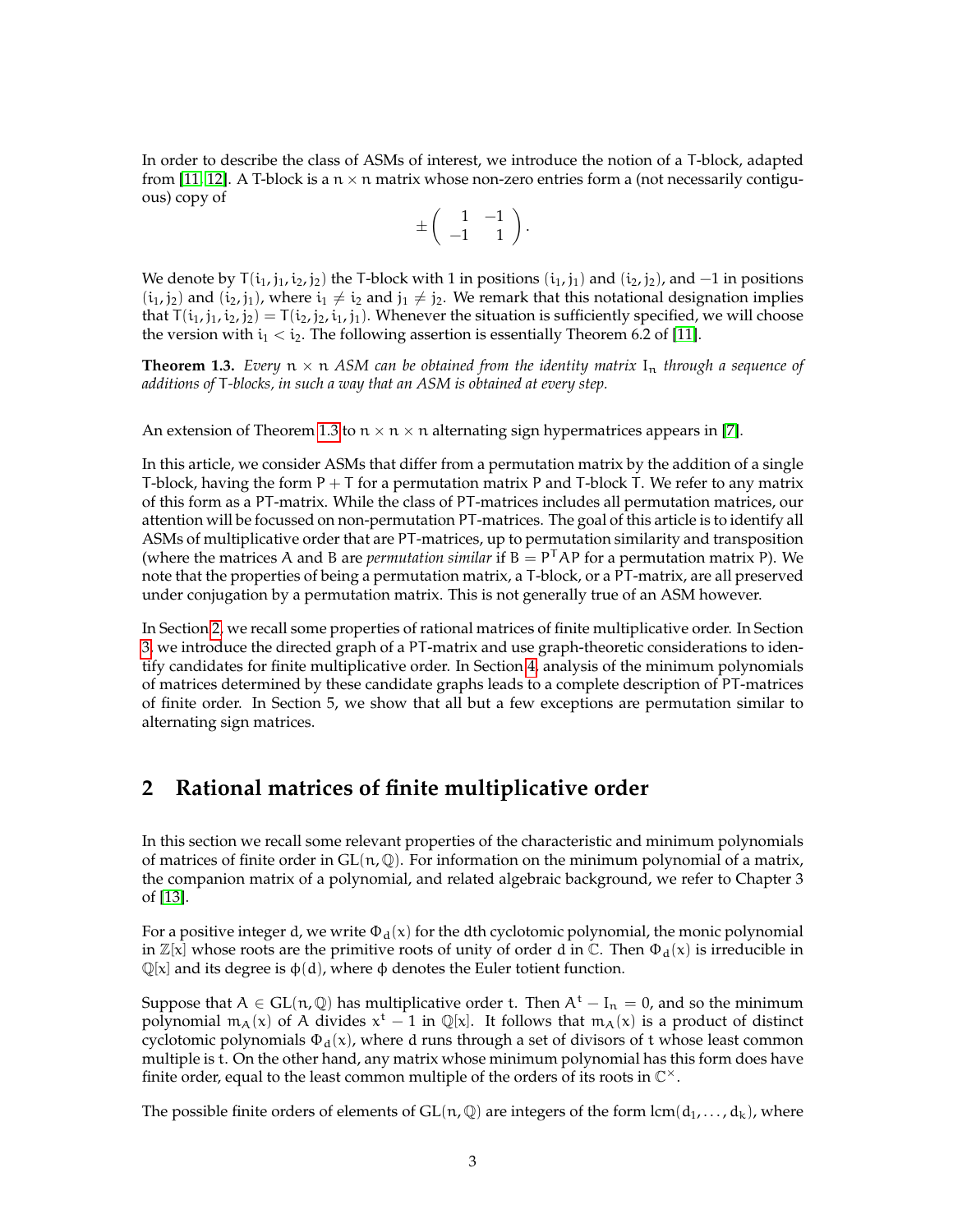the  $d_i$  are positive integers with

$$
\sum_{i=1}^k \varphi(d_i) = n.
$$

For example, the possible finite orders of elements of  $GL(5, \mathbb{Q})$  are 1, 2, 3, 4, 5, 6, 8, 10, 12. The possible orders of  $n \times n$  permutation matrices are those integers that occur as the least common multiple of the parts in a partition of n. In the case  $n = 5$ , these are 1, 2, 3, 4, 5 and 6.

For the PT-matrices of interest in this article, the characteristic polynomial is generally more easily computed than the minimum polynomial. Both have the same irreducible factors, but they may occur with higher multiplicity in the characteristic polynomial. We will identify PT-matrices with the property that their characteristic polynomial is a product of cyclotomic factors. For every  $d \ge 2$ , the polynomial  $\Phi_d(x)$  is *palindromic*, meaning that the sequence of its coefficients remains unchanged when reversed, or equivalently that  $\Phi_d(x) = x^{\Phi(d)} \Phi_d(\frac{1}{x})$ . The polynomial  $\Phi_1(x) = x - 1$  is *skew-palindromic*; reversing the sequence of its coefficients negates each term. Every product of palindromic and skew-palindromic polynomials is itself palindromic or skewpalindromic, according as the number of skew-palindromic factors is even or odd. Thus we may restrict our attention to PT-matrices with palindromic or skew-palindromic characteristic polynomials.

We recall that a square matrix in  $GL(n, \mathbb{C})$  is diagonalizable in  $GL(n, \mathbb{C})$  if and only if its minimum polynomial has distinct roots. It follows that every rational square matrix of finite order is diagonalizable over  $\mathbb C$ , since its minimum polynomial divides  $\mathsf x^{\mathsf t}-\hat{1}$  for some t. Indeed a matrix whose characteristic polynomial is a product of cyclotomic polynomials has finite multiplicative order if and only if it is diagonalizable. This observation will be useful at times in Sections [3](#page-3-0) and [4.](#page-8-0) In a case where the characteristic polynomial has no repeated irreducible factor, the characteristic and minimum polynomials coincide and the matrix is diagonalizable.

Given a monic polynomial  $p(x) = x^n + a_{n-1}x^{n-1} + \cdots + a_1x + a_0$ , we define the *companion matrix* of  $p(x)$  to be the  $n \times n$  matrix C that has 1 in the  $(i + 1, i)$ -position for  $1 \leq i \leq n - 1$ , has the entries  $-a_0, -a_1, \ldots, -a_{n-1}$  in Column n and has zeros in all other positions. Then  $p(C) = 0_{n \times n}$ and  $p(x)$  is the minimum polynomial (and the characteristic polynomial) of C. For a positive integer k, we write  $C_k$  for the companion matrix of the polynomial  $x^k - 1$ . We note that  $C_k$  is a permutation matrix, representing a cycle of length k.

## <span id="page-3-0"></span>**3 Graphs and** (0, 1, −1)**-matrices**

We associate a 2-arc-coloured directed graph  $\Gamma_A$  to a  $n \times n$  (0, 1, -1)-matrix A as follows. The vertex set of  $\Gamma_A$  is  $\{v_1, \ldots, v_n\}$  and the coloured arcs are as follows:

- $(v_i, v_j)$  is a blue arc if  $A_{ij} = 1$ ;
- ( $v_i$ ,  $v_j$ ) is a red arc if  $A_{ij} = -1$ ;
- $(v_i, v_j)$  is not an arc if  $A_{ij} = 0$ .

The same interpretation of arcs and entries yields an association of a square  $(0, 1, -1)$ -matrix to a given 2-arc-coloured digraph, upon the choice of an ordering of the vertices. Each graph corresponds to a permutation equivalence class of matrices.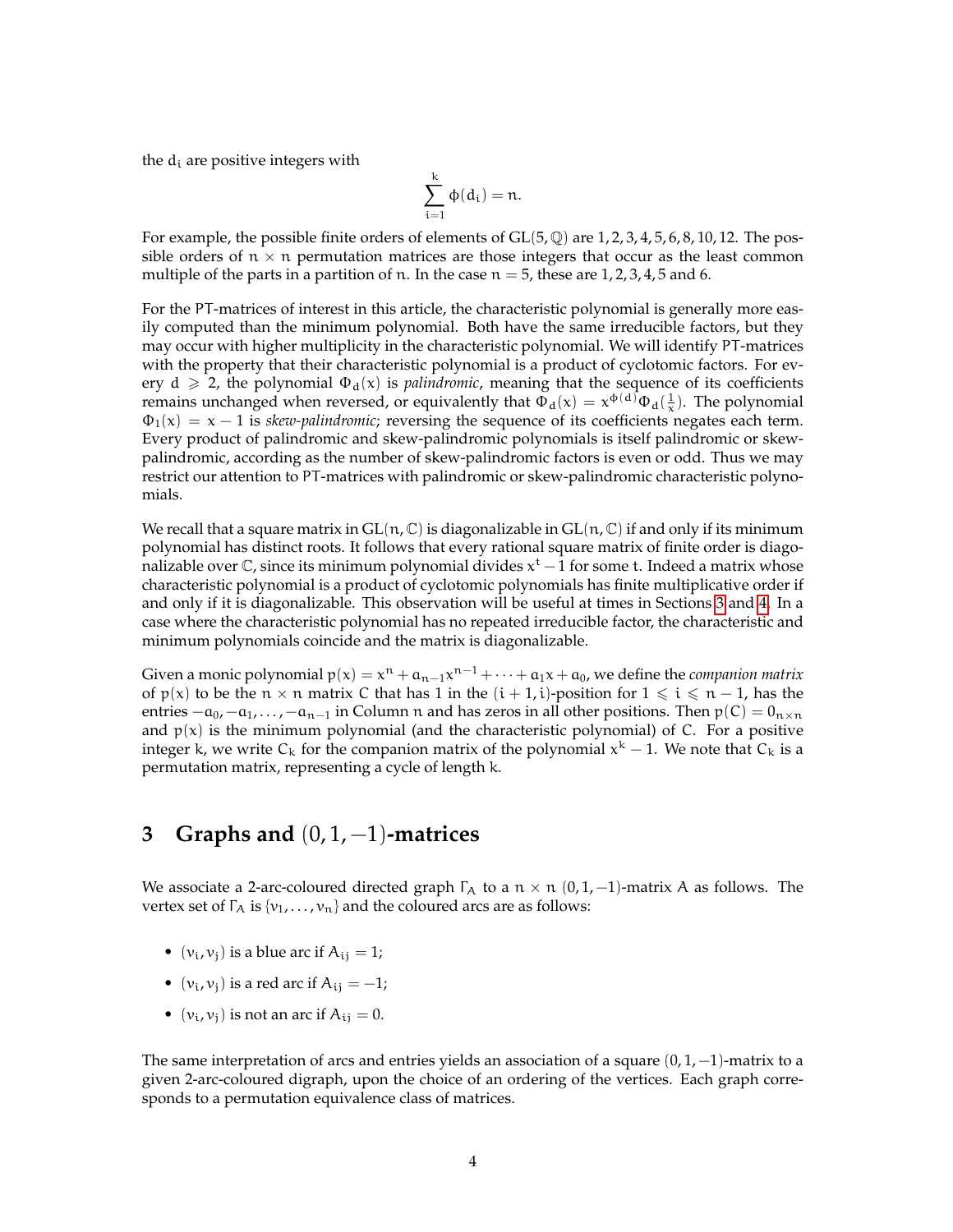We refer to a 2-arc-coloured digraph that is associated to a PT-matrix by the above correspondence, as a PT*-graph*. Every PT-graph has at most two red arcs, since a PT-matrix has at most two negative entries. A PT-matrix with no negative entry is a permutation matrix, whose graph consists of disjoint directed cycles, with all arcs coloured blue. A PT-matrix with exactly one negative entry has the form  $P + T$ , where exactly one of the negative entries of the T-block T occurs in the same position as a 1 in the permutation matrix P. If this occurs in Row i, then Row i of  $P + T$  is a duplicate of another row, and hence  $P+T$  has zero determinant and cannot have finite multiplicative order. Since our interest is in PT-matrices that have finite order and are not permutations, we may confine our attention to PT-graphs that have exactly two red arcs. While is it possible for a PT-graph to have a double blue arc, such a graph corresponds to a PT-matrix with an entry equal to 2, which cannot be permutation similar to an ASM. Our concern is thus with PT-graphs having exactly two red arcs and no multiple arcs, corresponding to matrices of the form  $P + T$ , where the positions of non-zero entries in the permutation matrix P and the T-block T do not coincide. If Γ is such a graph, with n vertices, then its arcset is the disjoint union of a set of four arcs (two of each colour) corresponding to the entries of a T-block, and a set of n blue arcs corresponding to the entries of a permutation matrix. These two sets are uniquely determined by the two red arcs. We write  $\Gamma_{\Gamma}$  for the subgraph of  $\Gamma$  consisting of the four arcs determined by entries of T and their incident vertices, and Γ<sub>P</sub> for the subgraph similarly determined by the arcs arising from P. The vertex set of  $\Gamma_P$  is the same as that of  $\Gamma$ , and its n arcs comprise disjoint directed cycles. The arc set of  $\Gamma_{\text{I}}$  is disjoint from that of  $\Gamma_{\text{P}}$ , and  $\Gamma_{\text{I}}$  has one of the following forms.



The graph Γ<sub>T</sub> is *weakly connected*, meaning that its underlying undirected graph is connected. The weakly connected component of Γ that includes  $Γ_τ$  involves arcs from at most four cycles of  $Γ_ρ$ , since each vertex of  $\Gamma$ <sup>T</sup> occurs in one cycle of  $\Gamma$ <sup>P</sup>. Since any additional weakly connected components of Γ are directed cycles, a  $(0, 1, -1)$ -matrix corresponding to Γ has finite multiplicative order if and only if the submatrix corresponding to the weakly connected component that includes  $\Gamma_{\text{I}}$ does. For this reason, for the remainder of this section we only consider weakly connected PTgraphs. We consider separately the cases where the vertices of  $\Gamma$ <sub>T</sub> are incident with one, two, three or four cycles of ΓP.

The *reverse* of a digraph Γ is the graph obtained from Γ by reversing the directions of all arcs, while maintaining any arc colouring . The operation of reversing the arc directions in a two-arccoloured digraph has the effect of transposing the corresponding  $(0, 1-1)$ -matrix. Since the matrix property of having finite multiplicative order is preserved under transposition, this observation is useful in limiting the number of graph types requiring analysis.

Given any digraph Γ with arcs coloured red and blue, we say that a walk in Γ is *negative* if it includes an odd number of red arcs (counted with repetition), and *positive* if it includes an even number of red arcs. For a positive integer k, we write  $w_k^+(u,v)$  and  $w_k^-(u,v)$  respectively for the numbers of positive and negative walks of length k (abbreviated to k-walks) from the vertex u to the vertex v in Γ. Let A be the  $(0, 1, -1)$ -matrix determined by the ordering  $v_1, \ldots, v_n$  of the vertices of Γ. It is routine to show that for a positive integer k, the entry in the  $(i, j)$ -position of  $A<sup>k</sup>$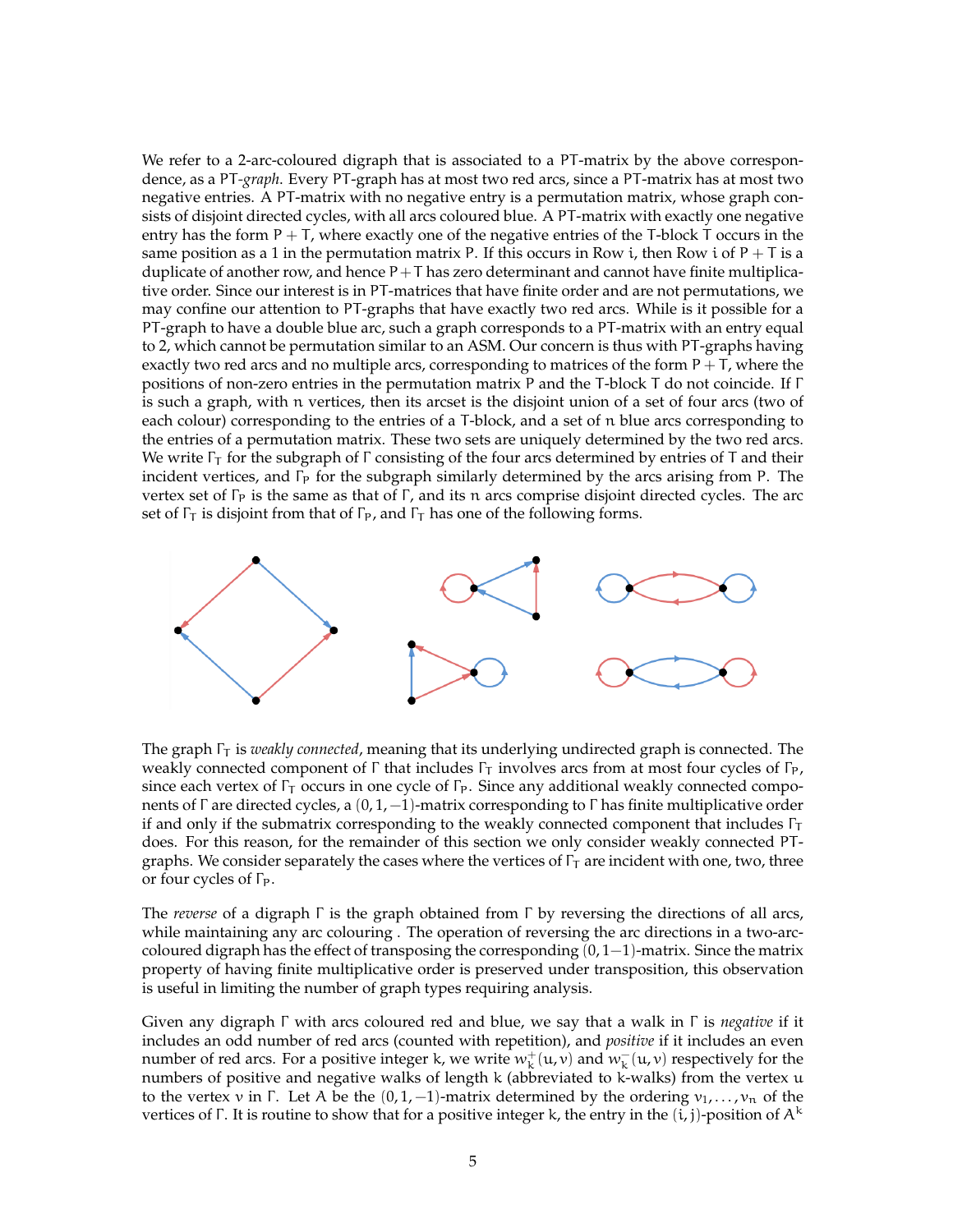$$
w_{\mathbf{k}}^{+}(v_{\mathbf{i}},v_{\mathbf{j}})-w_{\mathbf{k}}^{-}(v_{\mathbf{i}},v_{\mathbf{j}}).
$$
 (1)

Suppose that  $A^k = I_n$ , for a positive integer k. Then the numbers of positive and negative k-walks from u to v in  $\Gamma$  coincide, for any pair u and v of distinct vertices. For any vertex u, the number of positive k-walks from u to u exceeds the number of negative k-walks by 1. By applying these observations to directed graphs corresponding to PT-matrices, we will be able to reduce to four general classes of weakly connected PT-graphs, whose corresponding PT-matrices include all examples of finite multiplicative order that are not permutations, up to permutation equivalence and transposition.

#### **3.1 Type 1: a single cycle**

We refer to PT-graphs and matrices involving a permutation with a single cycle as being of *type 1*.



Necessary and sufficient conditions for a PT-matrix of type 1 to have finite multiplicative order are established in Section [4.1.](#page-10-0)

### **3.2 Type 2: a pair of cycles**

The distinct PT-graph structures (up to arc reversal, or equivalently, matrix transposition), where the vertices of  $\Gamma_{\rm T}$  belong to exactly two cycles of  $\Gamma_{\rm P}$ , are depicted below. We refer to these graphs and their corresponding matrices as *type 2(a)*, *type 2(b)*, *type 2(c)*, and *type 2(d)*, respectively. In the case of type 2(d), the relative positions of the three vertices of  $\Gamma_{\rm T}$  along the directed cycle C<sub>2</sub> is not considered to be prescribed.

is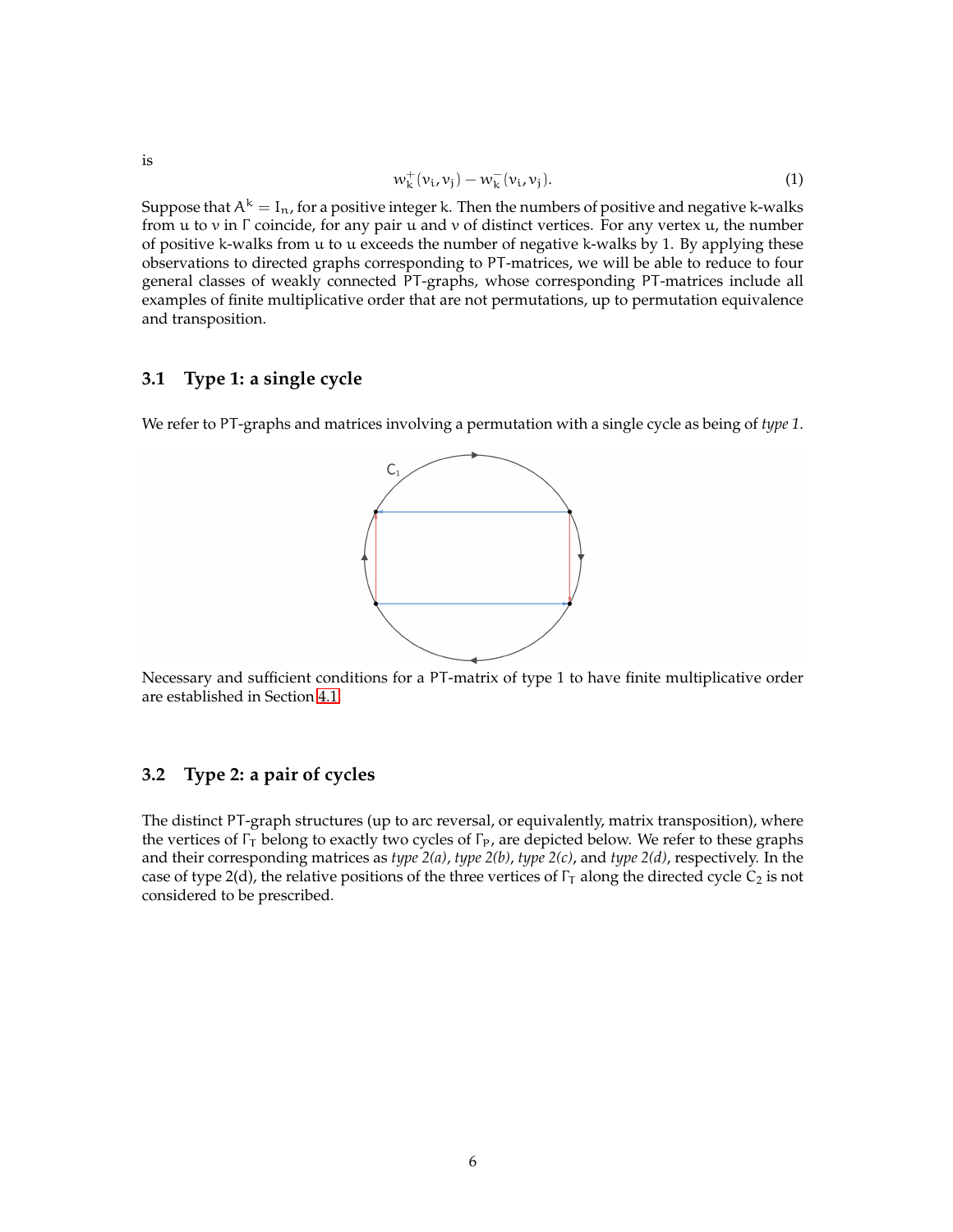

**Type 2(a):** Let M be a matrix corresponding to a graph of type 2(a). Every walk from a vertex of  $C_1$  to a vertex of  $C_2$  involves an odd number of red arcs, and is therefore a negative walk. Because there is a walk of length k from a vertex in  $C_1$  to a vertex in  $C_2$  for every k  $\geq 1$ , this means that there are negative entries in off-diagonal positions of  $M^k$  for every  $k \geq 1$ . Thus matrices of type 2(a) cannot have finite multiplicative order.

**Type 2(b):** Let  $\Gamma$  be a PT-graph of type 2(b), where  $m_1$  and  $m_2$  are the lengths of the cycles  $C_1$  and  $C_2$  respectively. We may order the vertices of  $\Gamma$  so that the corresponding matrix is

$$
A=C_{\mathfrak{m}_1}\oplus C_{\mathfrak{m}_2}+T_{1,m_1+k_2;m_1+1,k_1},
$$

where  $oplus$  denotes the matrix direct sum. A routine calculation using row operations shows that the characteristic polynomial of the A given by

$$
p(x)=x^{m_1+m_2}+x^{m_1+m_2-k_1}+x^{m_1+m_2-k_2}-x^{m_1}-x^{m_2}-x^{m_1-k_1}-x^{m_2-k_2}+1
$$

If A has finite order, then  $p(x)$  must be either palindromic or skew-palindromic.

- If  $p(x)$  is skew-palindromic, then the leading coefficient has opposite sign to the constant term. It follows that  $x^{m_1-k_1} = x^{m_2-k_2} = x^0$ . So  $k_1 = m_1$  and  $k_2 = m_2$ .
- If  $p(x)$  is palindromic, then  $(m_1 + m_2 k_1) + (m_1 + m_2 k_2) = m_1 + m_2$ , so  $k_1 + k_2 = m_1 + m_2$ . Because  $k_1 \leq m_1$  and  $k_2 \leq m_2$ , it follows that  $k_1 = m_1$  and  $k_2 = m_2$  as above.

The conditions  $k_1 = m_1$  and  $k_2 = m_2$  hold only if the negative entries of the T-block in A cancel positive entries of  ${\sf C}_{\sf m_1}\oplus{\sf C}_{\sf m_2}$ , which means that  ${\sf A}={\sf C}_{\sf m_1+m_2}$  and in particular  ${\sf A}$  is a permutation matrix. Thus every PT-matrix of type 2(b) that has finite order is a permutation matrix.

**Type 2(c)** and **Type 2(d)** are considered in Sections [4.2](#page-12-0) and [4.3;](#page-14-0) non-permutation examples of finite order occur in these cases.

#### **3.3 Type 3: three cycles**

The distinct PT-graph structures (up to arc reversal) where the vertices of  $\Gamma_{\rm T}$  belong to three cycles in Γ<sup>P</sup> are depicted below. We refer to these cases as *type 3(a)*, *type 3(b)*, and *type 3(c)*, respectively.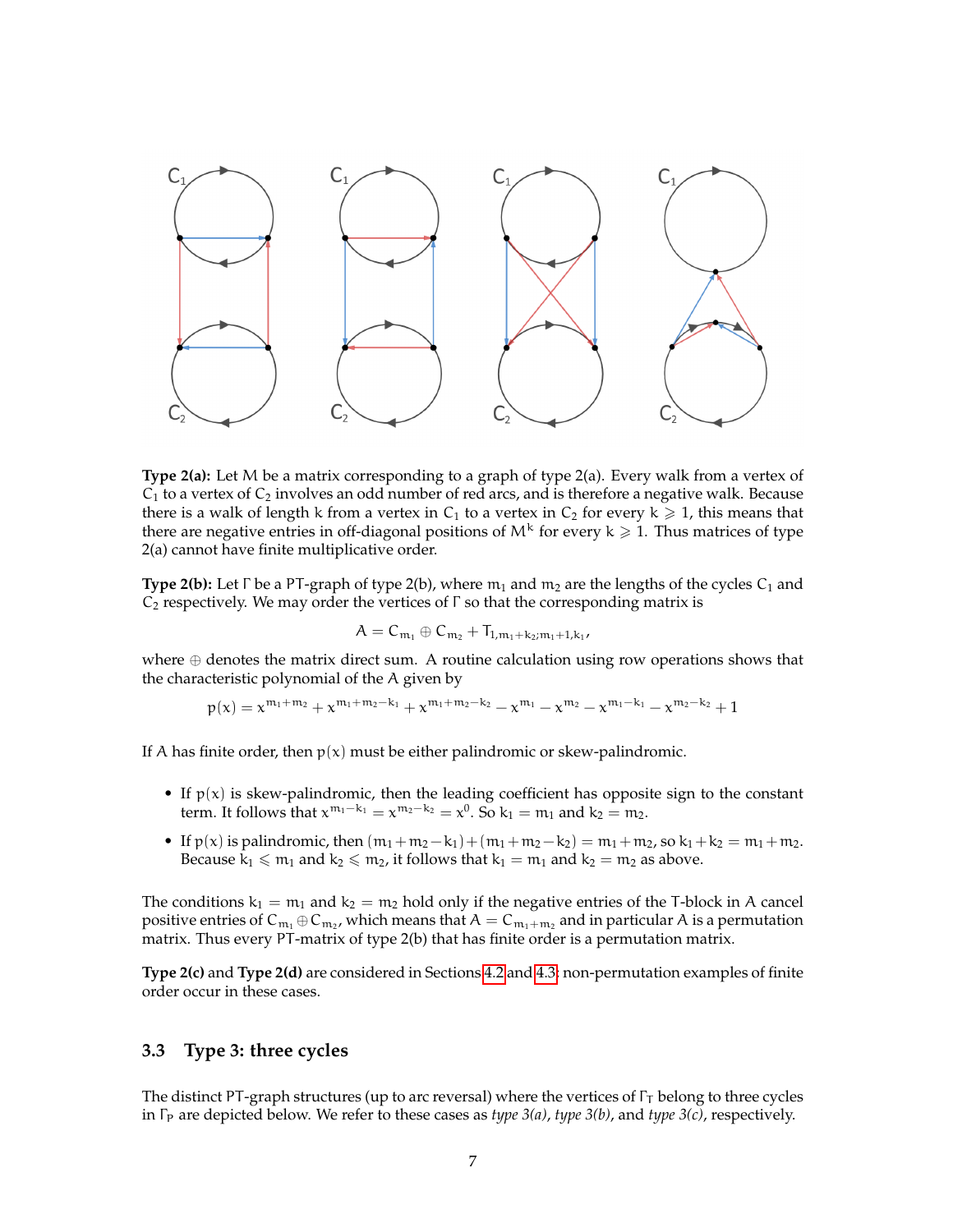

**Type 3(a):** In a PT-graph of type 3(a), every walk from a vertex in  $C_1$  to a vertex in  $C_2$  involves exactly one red arc, and is therefore a negative walk. Since there is a walk of length k from a vertex of  $C_1$  to a vertex of  $C_2$  for every  $k \geq 1$ , it follows that negative entires occur in all positive powers of PT-matrices of type 3(a). Hence no PT-matrix of this type has finite order.

**Type 3(b):** If the vertices of a PT-graph of type 3(b) are listed with those of the cycle C<sub>3</sub> first, followed by those of  $C_1$  and then  $C_2$ , the corresponding PT-matrix is block upper-triangular with three square blocks on the diagonal. Subject to a suitable ordering of the vertices of  $C_1$ , the second diagonal block is the companion matrix of a polynomial of the form  $x^m + x^k - 1$ , where  $k < m$ . Such a polynomial cannot be palindromic or skew-palindromic and hence cannot be a product of cyclotomic polynomials. Hence a PT-matrix of type 3(b) cannot have finite multiplicative order.

Matrices of **type 3(c)** are considered in Section [4.4.](#page-16-0)

#### **3.4 Type 4: four cycles**

The case where the vertices of  $\Gamma_T$  belong to four different cycles of  $\Gamma_P$  is depicted below.



Every walk from a vertex of  $C_1$  in the above graph to a vertex of  $C_3$  involves only blue arcs and is therefore positive. Such walks occur of all positive lengths, and so every power of a PT-matrix of type 4 has positive off-diagonal entries. Hence no PT-matrix of type 4 has finite multiplicative order.

We summarize the conclusions of Section 3 below.

<span id="page-7-0"></span>**Theorem 3.1.** *Let*  $\Gamma$  *be a weakly connected* PT-graph with two red arcs  $(u_1, v_1)$  and  $(u_2, v_2)$ *, and with no multiple blue arcs. Let* Γ<sup>T</sup> *be the subgraph of* Γ *with vertex set* {u1, v1, u2, v2}*, whose arc set includes the two red arcs and the blue arcs*  $(u_1, v_2)$  *and*  $(u_2, v_1)$ *. Let*  $\Gamma_P$  *be the subgraph of*  $\Gamma$  *on the full vertex set,*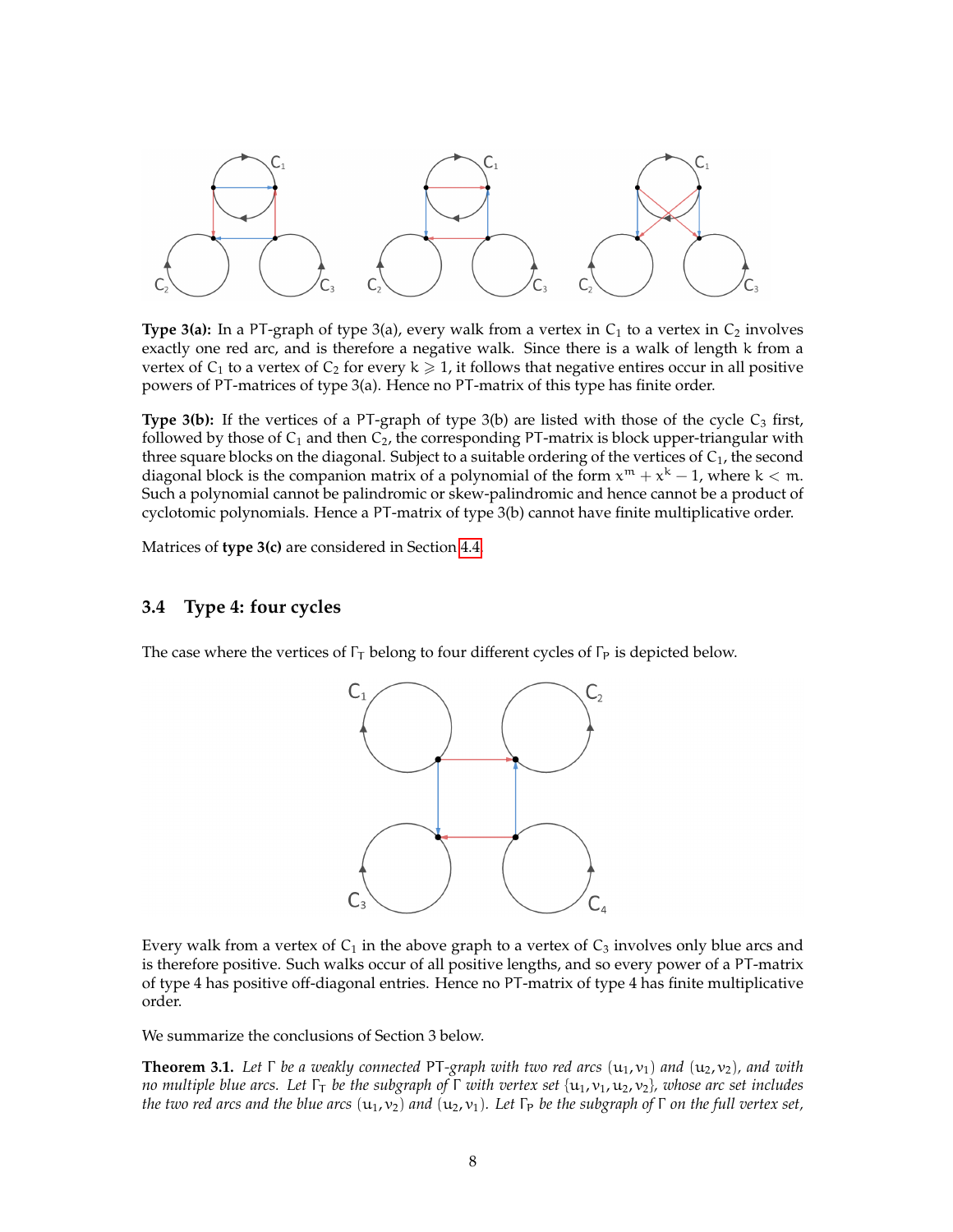*whose arcs are exactly those that do not belong to* Γ<sup>T</sup> *. Then* Γ<sup>P</sup> *is composed of disjoint directed cycles. If the* (0, 1, −1)*-matrices corresponding to* Γ *have finite multiplicative order, then either* Γ *or its reverse is of one of the following four types.*

- *Type 1:* Γ<sub>P</sub> *is a single directed cycle.*
- *Type 2(c): The graph* Γ<sub>P</sub> consists of two disjoint directed cycles, with  $u_1$  and  $u_2$  belonging to one of *these cycles and*  $v_1$  *and*  $v_2$  *to the other. The vertices*  $u_1$ ,  $u_2$ ,  $v_1$ ,  $v_2$  *are distinct.*
- *Type 2(d): The graph*  $\Gamma_P$  *consists of two disjoint directed cycles, with*  $u_1$  *belonging to one of these cycles*  $u_2$ ,  $v_1$  *and*  $v_2$  *to the other. The vertices*  $v_1$  *and*  $u_2$  *are distinct, but*  $v_2$  *may coincide with one of these.*
- *Type 3(c): The graph* Γ<sub>P</sub> consists of three disjoint directed cycles. The vertices  $u_1$  and  $u_2$  belong to the *same cycle of*  $\Gamma_P$ *, and the other two cycles each includes one of*  $v_1$  *and*  $v_2$ *. The vertices*  $u_1$ ,  $u_2$ ,  $v_1$ ,  $v_2$ *are distinct in this case.*

### <span id="page-8-0"></span>**4 Elementary** PT**-matrices of finite multiplicative order**

We refer to a PT-matrix as *elementary* if its graph is weakly connected. Every PT-matrix is permutation similar to the matrix direct sum of an elementary PT-matrix and a permutation matrix, so we focus on the elementary case.

In this section we analyse elementary PT-matrices of finite order, which correspond to graphs of one of the four types identified in Theorem [3.1.](#page-7-0) We establish a classification, up to permutation similarity and transposition, of elementary PT-matrices of finite multiplicative order. Examples of finite order exist in all four cases, but their orders can differ from those of permutation matrices of the same size only for Types 1 and 2(d). No generality is lost by restricting to PT-matrices with weakly connected graphs, since the addition of a new connected component to a graph is equivalent to extending the corresponding matrix via a direct sum. Central to our analysis is the fact that the characteristic polynomials of PT-matrices have a particularly amenable form in the cases of interest. This enables us to identify all PT-matrices whose characteristic polynomial is a product of cyclotomic polynomials. As we noted in Section [2,](#page-2-1) such a matrix has finite multiplicative order if and only if it is diagonalizable. Lemma [4.1](#page-8-1) below is the main technical tool that we employ to determine necessary and sufficient conditions for diagonalizability of PT-matrices of the four types.

<span id="page-8-1"></span>**Lemma 4.1.** Let A be a block upper triangular matrix in  $M_n(\mathbb{Q})$ , with diagonalizable square  $p \times p$  and  $q \times q$  *blocks* P *and* Q *in the upper left and lower right respectively, where*  $p + q = n$ *. Let*  $q(x)$  *be the greatest common divisor of the minimum polynomials of* P *and* Q *respectively, and let* N *be the upper right* p × q *block of* g(A)*. Then* A *is diagonalizable if and only if* Nv *belongs to the columnspace of* g(P)*, for every vector* v *in the right nullspace of* g(Q)*.*

*Proof.* We write  $m_p(x)$ ,  $m_Q(x)$  and  $m_A(x)$  respectively for the minimum polynomials of P, Q and A. Since P and Q are diagonalizable, neither  $m_P(x)$  nor  $m_Q(x)$  has any repeated irreducible factors. We define the polynomials  $p(x)$  and  $q(x)$  by  $m_P(x) = p(x)g(x)$  and  $m_Q(x) = q(x)g(x)$ . We note that  $gcd(p(x), q(x)) = 1$ . Since A is diagonalizable if and only if its minimum polynomial has distinct roots, and since the irreducible factors of  $m_A(x)$  are exactly those of  $m_P(x)$  and  $m_O(x)$ , it follows that A is diagonalizable if and only if  $m_A(x) = p(x)q(x)g(x)$ .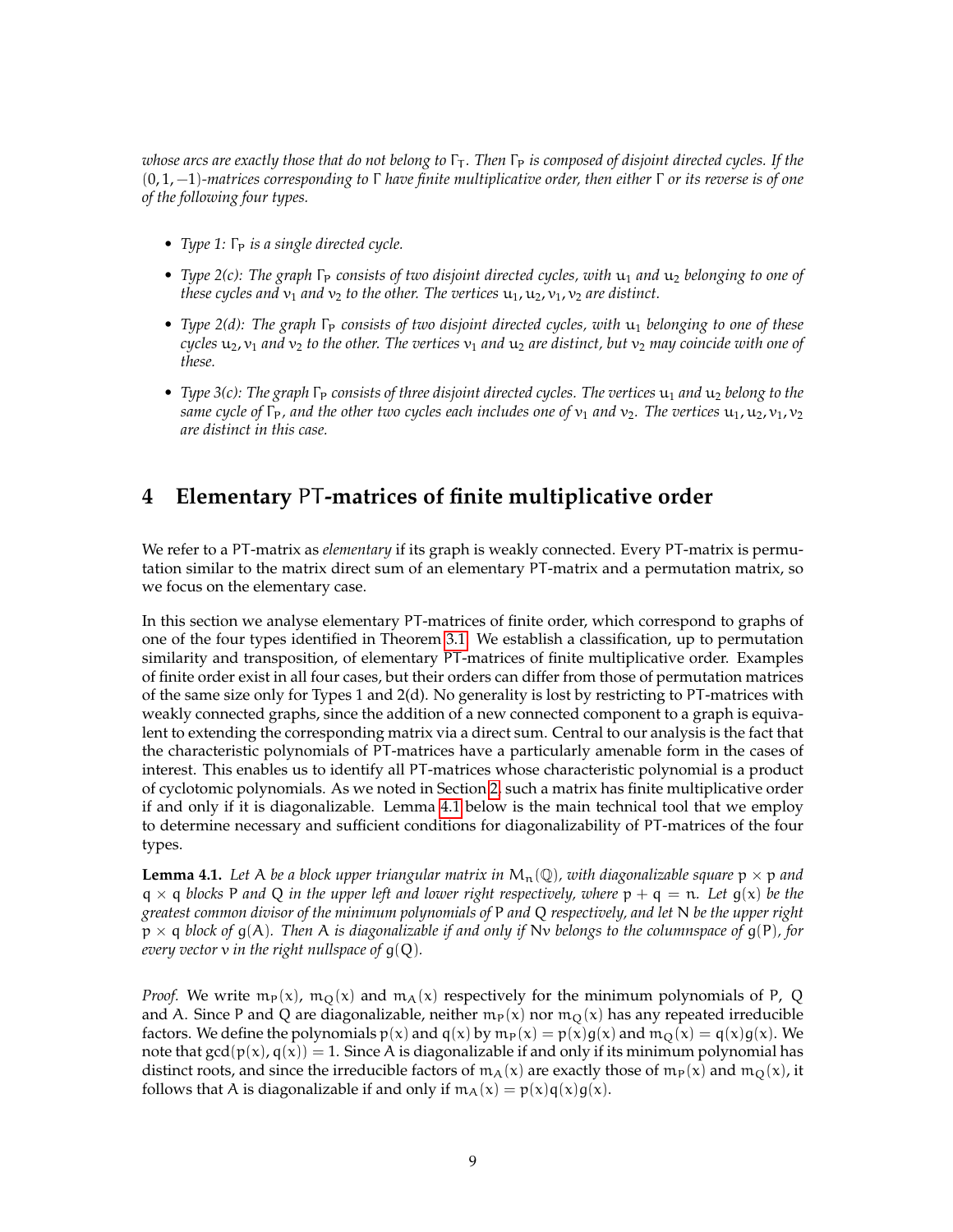We now consider under what conditions the matrix product  $A' = p(A)q(A)g(A)$  is equal to zero. Since P and Q are diagonalizable,  $\mathbb{C}^p$  and  $\mathbb{C}^q$  have bases consisting of eigenvectors of P and Q respectively. Thus  $\mathbb C^n$  has a basis  $\{u_1,\ldots,u_p,v_1,\ldots,v_q\}$  where each  $\overline{u}_i$  is an eigenvector of P with q zeros appended, and each  $v_i$  is an eigenvector of Q with p zeros prepended. Then A' $u_i = 0$  for  $1 \leq i \leq p$ , since  $p(A)u_i = 0$ .

The last q entries of each the vectors  $v_1, \ldots, v_q$  comprise an eigenvector of Q whose corresponding eigenvalue is a root either of  $q(x)$  or  $g(x)$ . If  $v_i$  corresponds to a root of  $q(x)$ , then  $q(A)v_i$  has zeros in its last q positions and  $A'v_i = m_P(A)q(A)v_i = 0$ .

Now let v be a vector in  $\{v_1, \ldots, v_q\}$  that corresponds to an eigenvalue of Q that is a root of  $g(x)$ . Then

$$
A'v = q(A)p(A)g(A) = q(A)p(A) \begin{pmatrix} Nv \\ 0_{q \times 1} \end{pmatrix} = \begin{pmatrix} q(P)p(P)Nv \\ 0_{q \times 1} \end{pmatrix}.
$$

Since no root of  $q(x)$  is an eigenvalue of P, the matrix  $q(P)$  is nonsingular, and  $A'v = 0$  if and only if  $p(P)Nv = 0$ ; that is if and only if the vector Nv belongs to the right nullspace of  $p(P)$ . Since the minimum polynomial of P is  $p(x)g(x)$  and P is diagonalizable, the right nullspace of  $p(P)$  is equal to the columnspace of  $g(P)$ . We conclude that A is diagonalizable if and only if Nv belongs to the columnspace of  $g(P)$  for every vector v in the right nullspace of  $g(Q)$ .  $\Box$ 

The condition of Lemma [4.1](#page-8-1) is equivalent to the assertion that the zero eigenvalue of  $g(A)$  has full geometric multiplicity, but our analysis will employ the formulation in the lemma. This depends on the feasibility of calculating the entries of  $g(A)$  and the right nullspace of  $g(Q)$ . In most cases of interest, Q is the matrix  $C_q$ , representing a single q-cycle, and P is the companion matrix of a polynomial with few non-zero coefficients. The upper-right  $p \times q$  block M of A is a sparse matrix of rank 1, with at most four non-zero entries spread over at most two columns. The polynomial  $g(x)$  has the form  $x^g \pm 1$  for some integer g, so N is the upper right block of  $A^g$ . This is given by

$$
P^{g-1}M + P^{g-2}MQ + P^{g-3}MQ^2 + \cdots + MQ^{g-1}.
$$

The effect of right multplication by  $C_q$  on an entry of M is to shift it one step left, or into Column q if it is in Column 1. The effect of left multiplication by a companion matrix P is to shift the entry one step downward, unless it is in Row q, in which case the final column of P enters. In most cases of interest, an entry a in position  $(i, j)$  of M leads to g appearances of a in  $A<sup>g</sup>$ , in a diagonal pattern of positions starting at  $(i, j - g + 1)$  and proceeding downwards and to the right.

We proceed to consider each of the four possible graph types listed in Theorem [3.1,](#page-7-0) where the above remarks will apply. For a positive integer t, we write  $[t]_2$  for the highest power of 2 that divides t. We note the following properties of common divisors of polynomials of the form  $x^t \pm 1$ .

<span id="page-9-0"></span>**Lemma 4.2.** *Let* s *and* t *be positive integers. Then*

• 
$$
\gcd(x^s - 1, x^t - 1) = x^{\gcd(s, t)} - 1.
$$

- $gcd(x^{s} + 1, x^{t} + 1) = \begin{cases} x^{gcd(s,t)} + 1 & \text{if } [s]_{2} = [t]_{2} \\ 1 & \text{if } [s]_{2} \neq [t] \end{cases}$ 1 if  $[s]_2 \neq [t]_2$
- $gcd(x^{s} 1, x^{t} + 1) = \begin{cases} x^{gcd(s,t)} + 1 & \text{if } [s]_{2} > [t]_{2} \\ 1 & \text{if } [s]_{2} > [t] \end{cases}$ 1 if  $[s]_2 \leq [t]_2$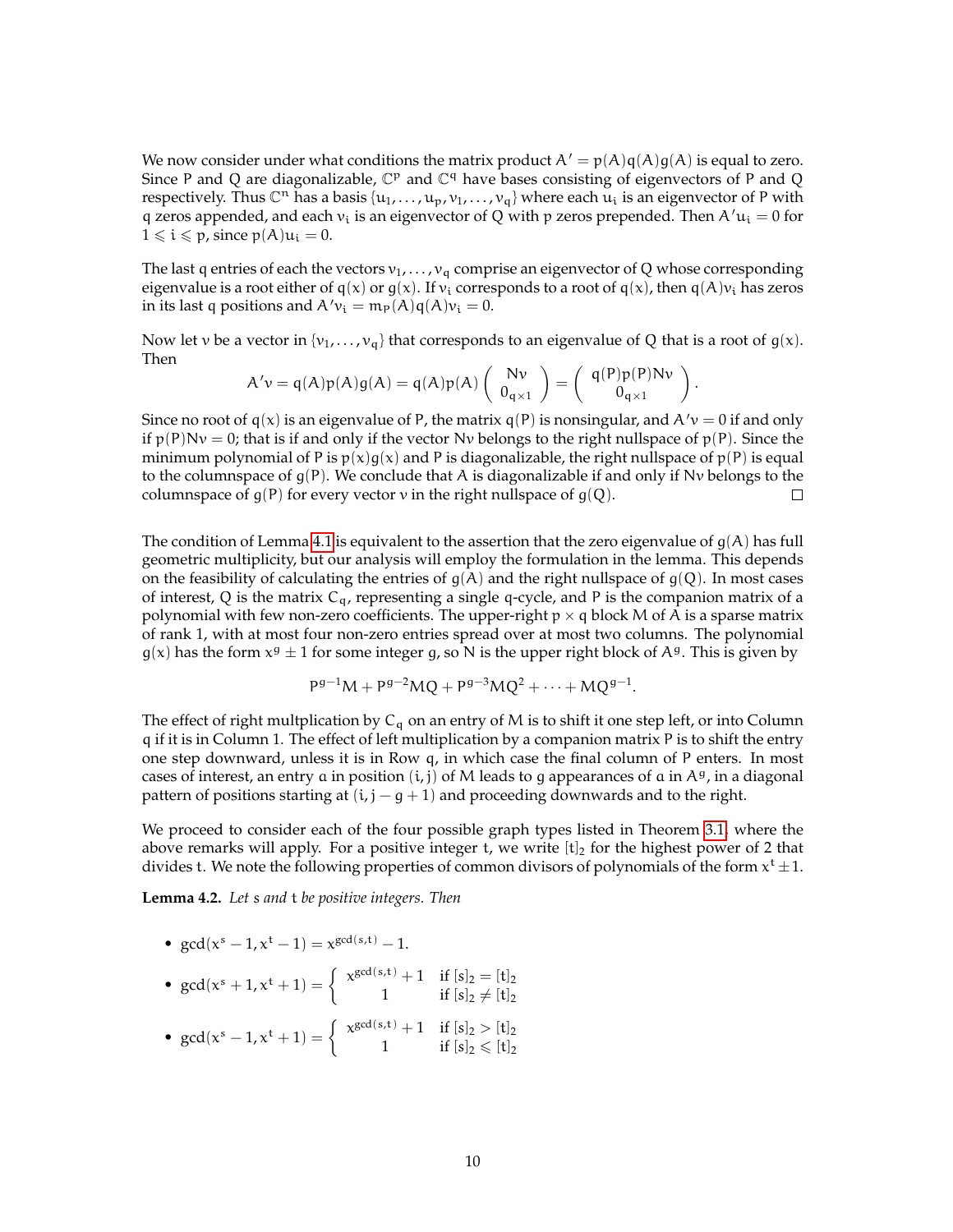#### <span id="page-10-0"></span>**4.1** PT**-matrices of Type 1: a single** n**-cycle**

We may order the vertices of a PT-graph of Type 1 so that its corresponding PT-matrix has the form  $C_n + T(1, j_1, d+1, j_2)$ , where  $d \leq \frac{n}{2}$ . We write A for  $C_n + T(1, j_1, d+1, j_2)$  and observe (using cofactor expansion on the first row), that the characteristic polynomial  $p(x)$  of A has the following simple form, with at most six non-zero terms. For an integer t, we write [t] for the remainder on dividing t by n.

<span id="page-10-1"></span>**Theorem 4.3.** For  $d \leq \frac{n}{2}$ , the characteristic polynomial of  $A = C_n + T(1, j_1, d + 1, j_2)$  is

$$
p(x) = x^n - x^{n-j_1} + x^{[n-j_1+d]} + x^{n-j_2} - x^{[n-j_2+d]} - 1.
$$

We wish to determine when  $p(x)$  is a product of cyclotomic polynomials. We begin by considering its constant term, which may differ from  $-1$  only if either  $j_1$  or  $j_2$  is equal to either n or d. The only such case in which the constant term is 1 or  $-1$  is when  $j_1 = d$  and  $j_2 = n$ . In this case A is a permutation matrix, corresponding to a pair of cycles of lengths d and  $n - d$ .

We assume now that neither  $j_1$  nor  $j_2$  is equal to n or d. Since its constant term is  $-1$ , the polynomial  $p(x)$  of Theorem [4.3](#page-10-1) can be a product of cyclotomic polynomials only if it is skewpalindromic. This occurs in the following two cases.

**Case 1**  $n - j_1 + n - j_2 = n$  and  $[n - j_1 + d] + [n - j_2 + d] = n$ .

From the first equation,  $j_1 + j_2 = n$ , so the second equation reduces to  $[j_2 + d] = [j_1 + d] = n$ , which means that  $j_1 + j_2 + 2d$  is a multiple of n. Since  $j_1 + j_2 = n$  and  $d \le \frac{n}{2}$ , this can be satisfied only if 2d = n. We note that  $|j_1 - j_2|$ , which is the distance between the columns occupied by entries of T, is even in this situation.

In this case,  $\Gamma(A)$  consists of a directed cycle of length  $n = 2d$ , which we write as

 $v_1 \rightarrow v_n \rightarrow v_{n-1} \rightarrow \cdots \rightarrow v_2 \rightarrow v_1$ 

with additional blue and red arcs from  $v_1$  and  $v_{\frac{n}{2}+1}$  to  $v_{j_1}$  and  $v_{j_2}$ , corresponding to the entries of T, where  $j_1 \neq j_2$  and  $j_1 - j_2$  is even. It remains to identify the values of  $j_1$  and  $j_2$  for which A has finite order.

**Case 2**  $n - j_1 + [n - j_1 + d] = n$  and  $n - j_2 + [n - j_2 + d] = n$ . This occurs only if  $\{n + d - 2j_1, n + d - 2j_2\} = \{0, n\}$ . This means that d and n are both even and  $\{j_1, j_2\} = \{\frac{d}{2}, \frac{n+d}{2}\}.$  In particular,  $|j_1 - j_2| = \frac{n}{2}.$ In this situation we may label the vertices so that the graph  $\Gamma(A)$  consists of a directed ncycle on blue arcs as in Case 1 above, with four additional arcs corresponding to the entries of T, directed from  $v_1$  and  $v_{d+1}$  to some  $v_j$  and  $v_{j+\frac{n}{2}}$ , where d is even.

Reversing all arcs in a graph arising in Case 2 results in a graph of the type described in Case 1. It follows that every PT-matrix arising in Case 2 above is permutation similar to the transpose of one that arises in Case 1. For this reason, we consider Case 1 only.

We now write j for the minimum of  $j_1$  and  $j_2$ , and write  $n = 2d$ .

• If 
$$
j_1 < j_2
$$
, then  $j = j_1$ ,  $A = C_n + T(1, j, d + 1, n - j)$ , and  
\n
$$
p(x) = x^n - x^{n-j} - x^{d+j} + x^{d-j} + x^j - 1 = (x^j - 1)(x^{d-j} - 1)(x^d - 1).
$$

• If  $j_1 > j_2$ , then  $j = j_2$ ,  $A = C + T(1, n - j, d + 1, j)$ , and

$$
p(x) = x^{n} + x^{n-j} + x^{d+j} - x^{d-j} - x^{j} - 1 = (x^{j} + 1)(x^{d-j} + 1)(x^{d} - 1).
$$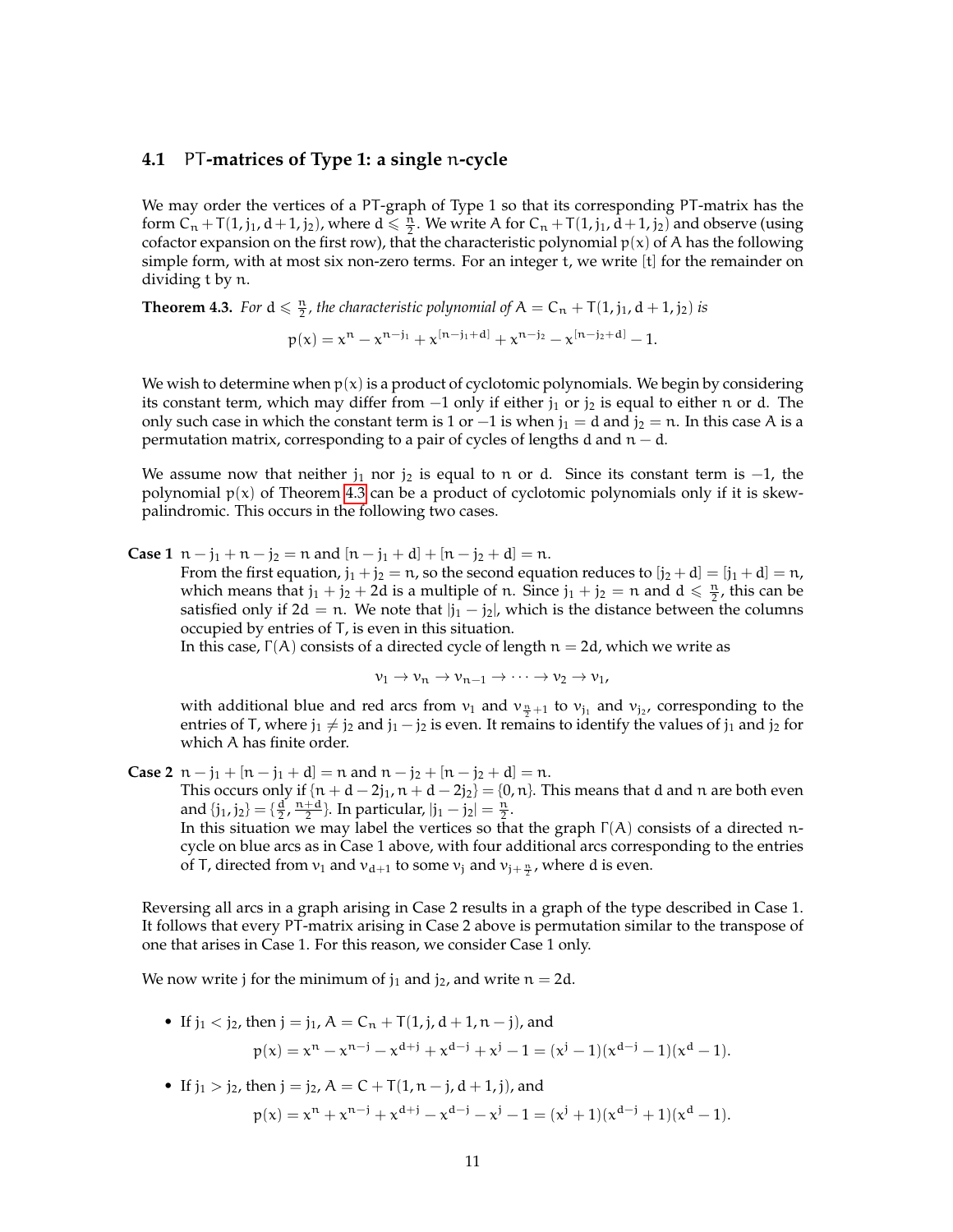In any case where  $p(x)$  is a product of distinct cyclotomic factors, we can conclude that the matrix has finite multplicative order. In the case where  $p(x)$  is a product of cyclotomic factors with repetition, we need to consider the relationship between  $p(x)$  and the minimum polynomial  $m(x)$ of A. To this end we consider the minimal A-invariant subspace of  $\mathbb{C}^n$  that contains the vector  $v_1$ , which has 1 in position 1, -1 in position d + 1, and zeros elsewhere. This vector spans the 1-dimensional column space of T.

For  $i = 1, ..., d$ , we write  $v_i$  for the vector in  $\mathbb{C}^n$  that has 1 in position  $i, -1$  in position  $d + i$  and zeros elsewhere. We write V for the span of the  $v_i$  which clearly has dimension d and consists of all vectors in  $\mathbb{C}^n$  of the form  $\begin{pmatrix} v \\ v \end{pmatrix}$  $-\nu$ ), where  $v \in \mathbb{C}^d$ . It is evident that V is A-invariant, since it is  $C_n$ -invariant, and  $Tx \in \langle v_1 \rangle \subseteq V$  for all  $x \in \mathbb{C}^n$ . Moreover,  $C_n^i v_1 = v_{i+1}$ , for  $i = 1, ..., d-1$ , and  $C_n^d v_1 = -v_1$ . We note that  $Av_1 = v_2 + \alpha v_1$ , where  $\alpha \in \{-1,0,1\}$ . Applying A repeatedly, it follows for  $i \le d - 1$  that  $A^i v_1 = v_{i+1} + w$ , where w is a linear combination of  $v_1, \ldots, v_i$ . In particular,  $\mathcal{B}_1 = \{v_1, Av_1, A^2v_1, \ldots, A^{d-1}v_1\}$  is a linearly independent set and a basis of V. It follows that the restriction to V of the linear transformation determined by A is non-derogatory; its minimum polynomial has degree d. We extend  $\mathcal{B}_1$  to a basis  $\mathcal{B}$  of  $\mathbb{C}^n$  by appending the standard basis vectors  $e_{d+1}, \ldots, e_n$ . Rewriting with respect to the basis B, we find that A is similar to the matrix  $A'$  with the following block upper triangular form.

- The lower right  $d \times d$  block of A' is C<sub>d</sub>, the companion matrix of  $x^d 1$ . That  $Ae_i \in e_{i+1} + V$ is clear for  $i = d + 1, ..., n - 1$ , and  $Ae_n = e_1 = v_1 + e_{d+1}$ , since the last column of A is just  $e_1$ .
- The upper right  $d \times d$  block of A' has only zero entries outside its first row. In the first row, the entry in the  $(1, n - j)$  position of A' is 1 or  $-1$  (according as  $A_{1,n-j}$  is positive or negative), and the entry in the  $(1, n)$ -position is 1. All other entries in this region are zeros.
- The lower left  $d \times d$  block of A' is  $0_{d \times d}$ .
- The upper left  $d \times d$  block of A' is the companion matrix of the minimum polynomial of the restriction to V of the linear transformation determined by A. This is  $\frac{p(x)}{x^d-1}$ , which is  $(x^{j} - 1)(x^{d-j} - 1)$  if  $A_{1j} = 1$ , or  $(x^{j} + 1)(x^{d-j} + 1)$  if  $A_{1j} = -1$ .

Since  $(x^{j} - 1)(x^{d-j} - 1)$  has 1 as a repeated root, the upper left block of A' can have finite order only if  $A_{1j} = -1$ . In this situation, the block has finite order if and only if the polynomials  $x^{j} + 1$ and  $x^{d-j} + 1$  are relatively prime, which occurs if and only if  $[j]_2 \neq [d - j]_2$ , as noted in Lemma [4.2.](#page-9-0) We assume that this condition holds, so that the upper left block of  $A'$  has finite order.

Since  $[j]_2\neq [d-j]_2$ , it follows that  $[d]_2=\min([j]_2, [d-j]_2)$  and hence that  $x^d-1$  is relatively prime to both  $x^j + 1$  and  $x^{d-j} + 1$ . Thus  $A = C_{2d} + T(1, 2d - j, d + 1, j)$  has finite multiplicative order in any case where  $j < d$  and  $[j]_2 \neq [d - j]_2$ . Since the minimum polynomial of A in this situation is  $(x^{j} + 1)(x^{d-j} + 1)(x^{d} - 1)$ , the order is lcm(2j, 2d – 2j, d).

For PT-graphs and PT-matrices of Type 1, we have the following conclusions. The PT-graph Γ is defined here as in Theorem [3.1.](#page-7-0) For vertices u and v of Γ,  $d_P(u, v)$  denotes the length of the path from  $u$  to  $v$  along the cycle  $\Gamma_{P}$ .

<span id="page-11-0"></span>**Theorem 4.4.** Let  $\Gamma$  be a PT-graph of type 1 of order n, with red arcs  $(u_1, v_1)$  and  $(u_2, v_2)$ . Then the (0, 1, −1)*-matrix corresponding to* Γ *(with respect to a vertex ordering) has finite multiplicative order if and only if*  $n = 2d$  *is even, the 2-parts of the integers*  $d_P(v_1, u_1) + 1$  *and*  $d_P(u_2, v_1) - 1$  *are different,*  $d_P(v_1, u_1) + d_P(v_2, u_2) = d - 2$ , and either  $d_P(u_1, u_2) = d$  or  $d_P(v_1, v_2) = d$ .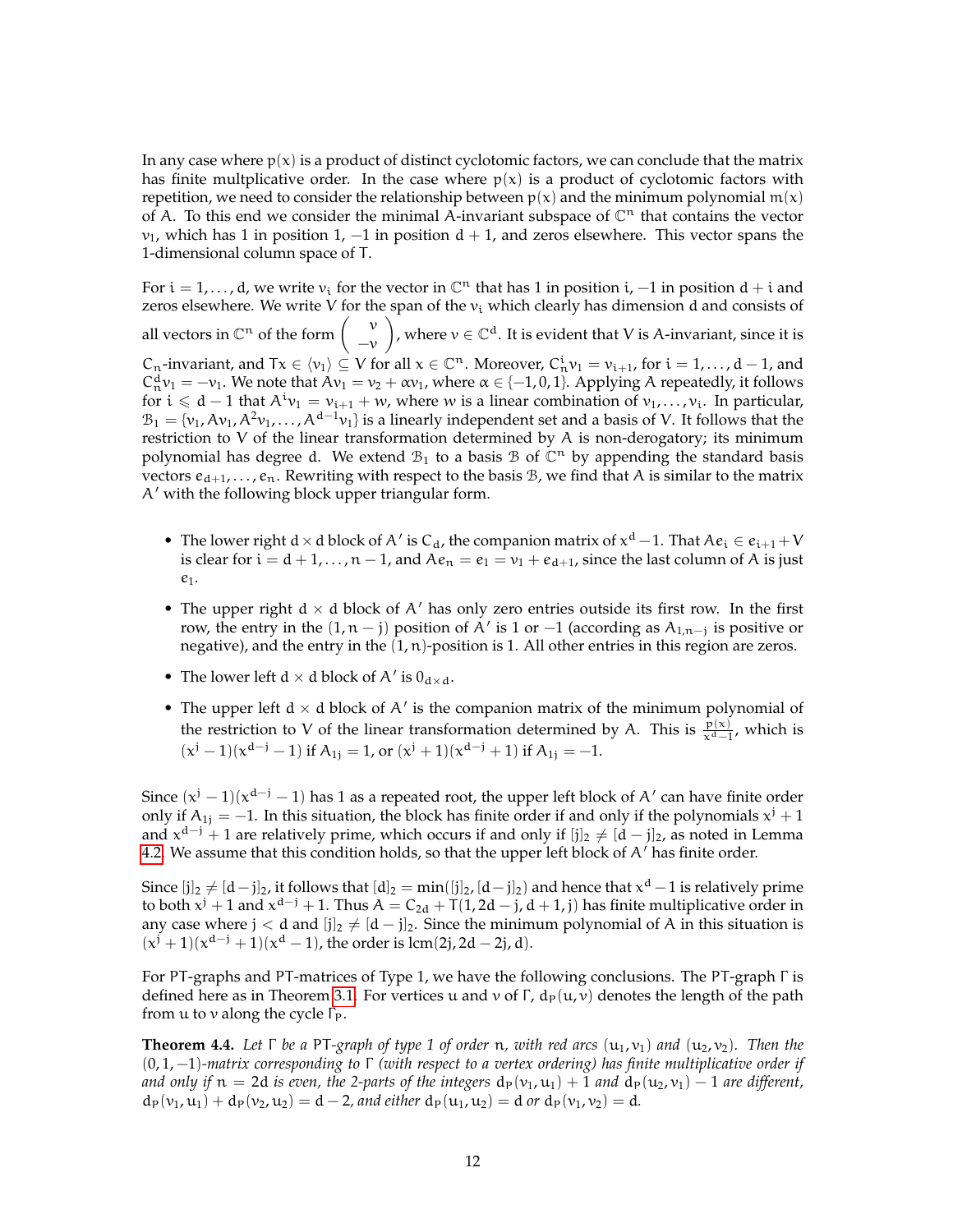The two versions of the final condition in the statement of Theorem [4.4](#page-11-0) correspond to the cases where Γ itself, or its reverse, is described by a matrix having the form in the above discussion.

<span id="page-12-1"></span>**Theorem 4.5.**  $A \text{ n} \times \text{n}$  PT-matrix A of Type 1 has finite multiplicative order if and only if  $\text{n}$  is even and *either* A *or its transpose is permutation similar to a matrix of the form*

$$
C_n + T(1, n - j, d + 1, j),
$$

*where*  $n = 2d$ ,  $j < d$  *and*  $[j]_2 \neq [d - j]_2$ *. In this case the multiplicative order of* A *is* lcm(2j, 2d – 2j, d)*.* 

It is possible for a  $n \times n$  PT-matrix of Type 1 to have a multiplicative order that does not occur as the order of a permutation matrix in  $S_n$ . For example if  $n = 10$ , choosing  $j = 1$  or  $j = 2$ gives PT-matrices (shown below) whose respective multiplicative orders are  $lcm(2, 8, 5) = 40$  and  $lcm(4, 6, 5) = 60$ . Neither 40 nor 60 occurs as the order of an element in the symmetric group  $S_{10}$ , since neither occurs as the least common multiple of the integers in a partition of 10.

|  |  |                 |  |  | $-1$ 0 0 0 0 0 0 0 1 1                   |  |          |  |  |  | $(0 -1 0 0 0 0 0 1 0 1)$                          |  |  |
|--|--|-----------------|--|--|------------------------------------------|--|----------|--|--|--|---------------------------------------------------|--|--|
|  |  |                 |  |  | 1 0 0 0 0 0 0 0 0 0                      |  |          |  |  |  | 1 0 0 0 0 0 0 0 0 0                               |  |  |
|  |  | 0 1 0 0 0 0 0 0 |  |  | $0\quad 0$                               |  |          |  |  |  | 0 1 0 0 0 0 0 0 0 0                               |  |  |
|  |  | 0 0 1 0 0 0 0 0 |  |  | $0\quad 0$                               |  | $\Omega$ |  |  |  | 0 1 0 0 0 0 0 0 0                                 |  |  |
|  |  |                 |  |  | 0 0 0 1 0 0 0 0 0 0                      |  |          |  |  |  | 0 0 0 1 0 0 0 0 0 0                               |  |  |
|  |  |                 |  |  | $1 \t0 \t0 \t0 \t1 \t0 \t0 \t0 \t-1 \t0$ |  |          |  |  |  | $0 \t 1 \t 0 \t 0 \t 1 \t 0 \t 0 \t -1 \t 0 \t 0$ |  |  |
|  |  |                 |  |  | 0 0 0 0 0 1 0 0 0 0                      |  |          |  |  |  | 0 0 0 0 0 1 0 0 0 0                               |  |  |
|  |  |                 |  |  | 0 0 0 0 0 0 1 0 0 0                      |  | $\Omega$ |  |  |  | 0 0 0 0 0 1 0 0 0                                 |  |  |
|  |  |                 |  |  | 0 0 0 0 0 0 0 1 0 0                      |  |          |  |  |  | 0 0 0 0 0 0 0 1 0 0                               |  |  |
|  |  |                 |  |  | 0 0 0 0 0 0 0 0 1 0                      |  |          |  |  |  | 0 0 0 0 0 0 0 0 1 0                               |  |  |
|  |  |                 |  |  |                                          |  |          |  |  |  |                                                   |  |  |

 $C_{10}$  + T(1, 9, 6, 1), order 40

 $C_{10}$  + T(1, 8, 6, 2), order 60

It will be shown in Section [5](#page-16-1) that the PT-matrices arising in Theorem [4.5](#page-12-1) are all permutation similar to alternating sign matrices.

#### <span id="page-12-0"></span>**4.2 Type 2(c): two cycles connected by four arcs of** T

In a PT-graph of Type 2(c) in Theorem [3.1,](#page-7-0) the permutation component consists of a pair of cycles of lengths p and q respectively, where  $p+q = n$  and each of p and q is at least 2. The T-component contributes four additional arcs, a pair of red arcs directed from distinct vertices  $x_1$  and  $x_2$  of the p-cycle to distinct vertices  $y_1$  and  $y_2$  respectively of the q-cycle, and a pair of blue arcs from  $x_1$  to  $y_2$  and from  $x_2$  to  $y_1$ . We assume that  $y_1$  and  $y_2$  are labelled so that the directed path along the q-cycle from  $y_2$  to  $y_1$  is no longer that the one from  $y_1$  to  $y_2$ .

We order the vertices of  $\Gamma$  as follows. We begin with the vertices of the p-cycle, starting with  $x_1$ and proceeding against the direction of the arcs in C. We continue with the vertices of the q-cycle, proceeding against the direction of the arcs of the cycle, to end with  $y_2$ .

With respect to this ordering, the  $n \times n$  matrix A of  $\Gamma$  has the following description, where  $\oplus$ denotes the matrix direct sum.

$$
A = (C_p \oplus C_q) + T(1, n, h + 1, n - l),
$$

where h is the length of the path from  $x_2$  to  $x_1$  in the p-cycle, and l is the length of the path from  $y_2$  to  $y_1$  in the q-cycle. We derive conditions on h, l, p and q, for A to have finite order. Since A is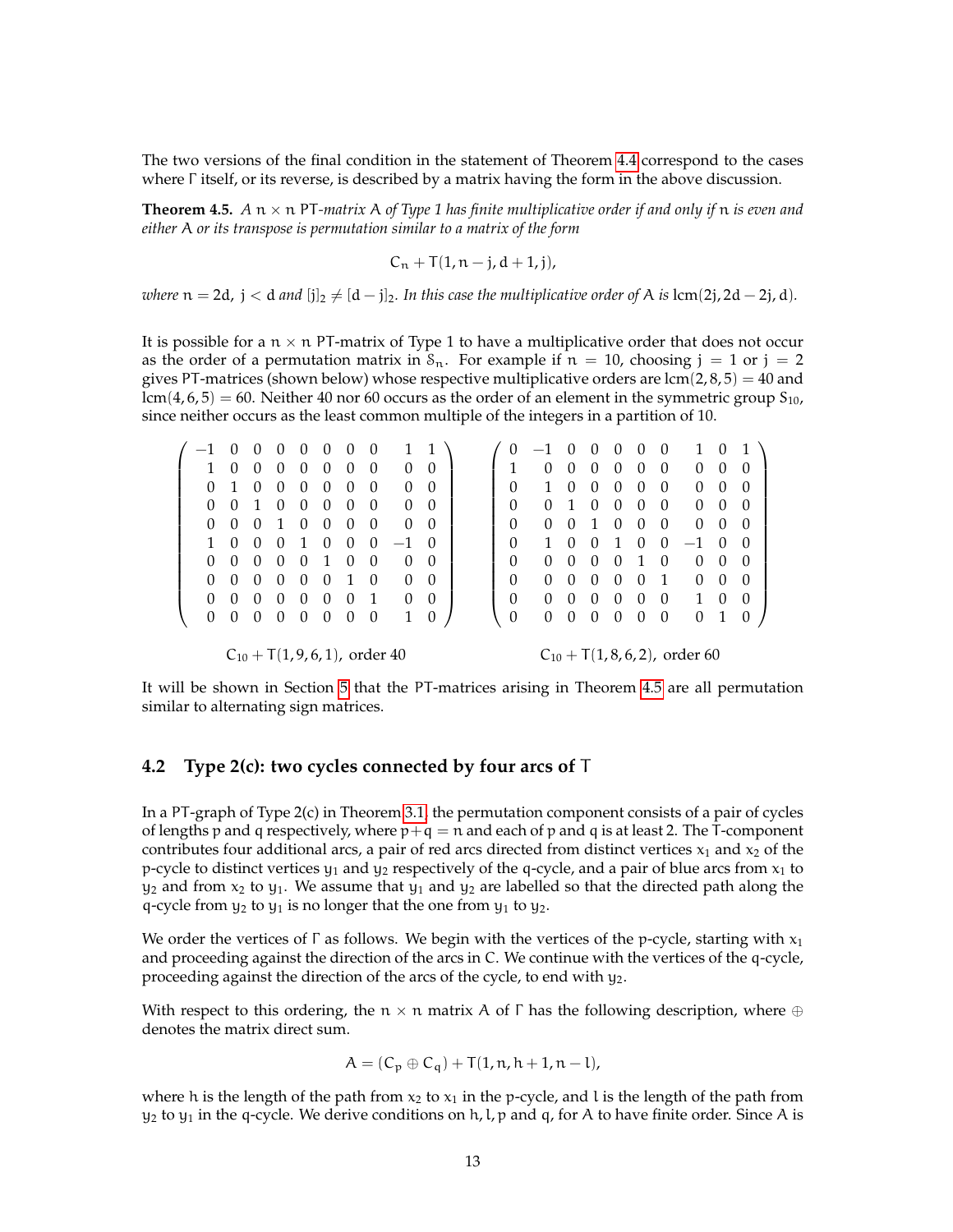block upper triangular with  $C_p$  and  $C_q$  as its diagonal blocks, it has finite order if and only if its minimum polynomial is  $lcm(x^p - 1, x^q - 1)$ , and in this case its order is  $lcm(p, q)$ . If this occurs, then neither p nor q can be a divisor of the other, since inspection of walks of length  $max(p, q)$ from vertices of C to vertices of C' shows that  $A^{max(p,q)}$  has non-zero entries in its upper right  $p \times q$  region. For example, there is at least one positive q-walk from u to the in-neighbour of  $v'$  in C', and no negative one. There is at least one positive p-walk from the out-neighbour of v in C to u 0 , and no negative one. Thus it is not possible that A has order p or q, and we may confine our attention to cases where neither p nor q divides the other.

We write g for gcd(p, q) and note that  $q \leq \frac{q}{2}$  $\frac{q}{2}$ , and so  $n - l \geqslant p + g$ , since  $l \leqslant \frac{q}{2}$  $\frac{q}{2}$ . We apply Lemma [4.1](#page-8-1) with  $g(x) = \gcd(x^p - 1, x^q - 1) = x^g - \overline{1}.$  Then

<span id="page-13-0"></span>
$$
g(A) = Ag - In = (g(Cp) \oplus g(Cq)) + \sum_{i=1}^{g} T(i, [h+i], n-g+i, n-l-g+i),
$$
 (2)

where  $[h + i] = h + i - p$  if  $h + i$  exceeds p, and is otherwise equal to  $h + i$ . In place of the 1 in the upper right position of A,  $A^g$  (or  $A^g - I_n$ ) has a strip of g entries equal to 1, in a diagonal arrangement from position  $(1, n - g + 1)$  to position  $(g, n)$ . A similar pattern occurs for each of the three other non-zero entries in the upper right  $p \times q$  block of A.

We write N for the upper right block of  $g(A)$ . By Lemma [4.1,](#page-8-1) we need to consider whether Nv belongs to the column space U of  $g(C_p)$ , for every vector v satisfying  $g(C_q)v = 0$ . The column space of  $\check{C}_{p}^{g}$   $-I_{p}$  consists of all vectors  $u \in \mathbb{C}^{p}$  for which the sum of the  $\frac{p}{g}$  entries  $u_{i}, u_{i+g}, \ldots, u_{i+(\frac{p}{g}-1)g}$ is zero, for  $i = 1, \ldots g - 1$ .

A basis for the right nullspace of  $g(C_q)$  is given by  $\{w_1, \ldots, w_q\}$ , where  $w_i$  has entries equal to 1 in the  $\frac{q}{g}$  positions with indices congruent to i modulo g, and zeros elsewhere.

According to [\(2\)](#page-13-0), the non-zero columns of N occur in two (possibly overlapping) contiguous bands, from Column q – g + 1 to Column n, and from Column q – l – g + 1 to Column q – l of N. The nonzero entries of N occur as follows, where  $1 \leq i \leq g$ .

- Column  $q l g + i$  of N has  $-1$  in position i and 1 in position  $[h + i]$ .
- Column  $q g + i$  has 1 in position i and  $-1$  in position  $[h + i]$ .

It follows that  $Nv_i$  is either equal to Column q – g + i of N (if i ≤ g – l) or to the sum of Columns  $q - g + i$  and  $q - l - g + l + i$  of N, where l + i is the reminder on dividing l + i by g. This sum is zero if g|l, otherwise it is the vector with 1 in positions i and  $[l + i + h]$ ,  $-1$  in positions  $l + i$ and  $[i + h]$ , and zeros elsewhere. This vector belongs to the columnspace of  $g(P)$  only if g|h. It now follows from Lemma [4.1](#page-8-1) that A has finite multiplicative order if and only if g divides either l or h, giving the following conclusions for PT-graphs and PT-matrices of type 2(c), as described in Theorem [3.1.](#page-7-0)

**Theorem 4.6.** *Let* Γ *be a* PT*-graph of type 2(c), in which the two cycles have lengths* p *and* q*, the vertices* u<sup>1</sup> *and* u<sup>2</sup> *belong to the* p*-cycle, and the vertices* v<sup>1</sup> *and* v<sup>2</sup> *belong to the* q*-cycle. Then a* (0, 1, −1)*-matrix corresponding to*  $\Gamma$  *has finite multiplicative order if and only if at least one of*  $d_P(u_1, u_2)$  *and*  $d_P(v_1, v_2)$  *is a multiple of* gcd(p, q)*.*

<span id="page-13-1"></span>**Theorem 4.7.** *Let* A *be a* PT*-matrix of type 2(c). Then* A *has finite multiplicative order if and only if* A *or its transpose is permutation similar to the matrix*  $C_p \oplus C_q + T(1, n, h + 1, n - l)$ *, where*  $1 \leqslant h < p$ ,  $1 \leqslant$  $l < q$ , and  $gcd(p, q)$  *divides at least one of*  $h$  *and*  $l$ *. When this occurs, the order of*  $A$  *is* lcm( $p, q$ ).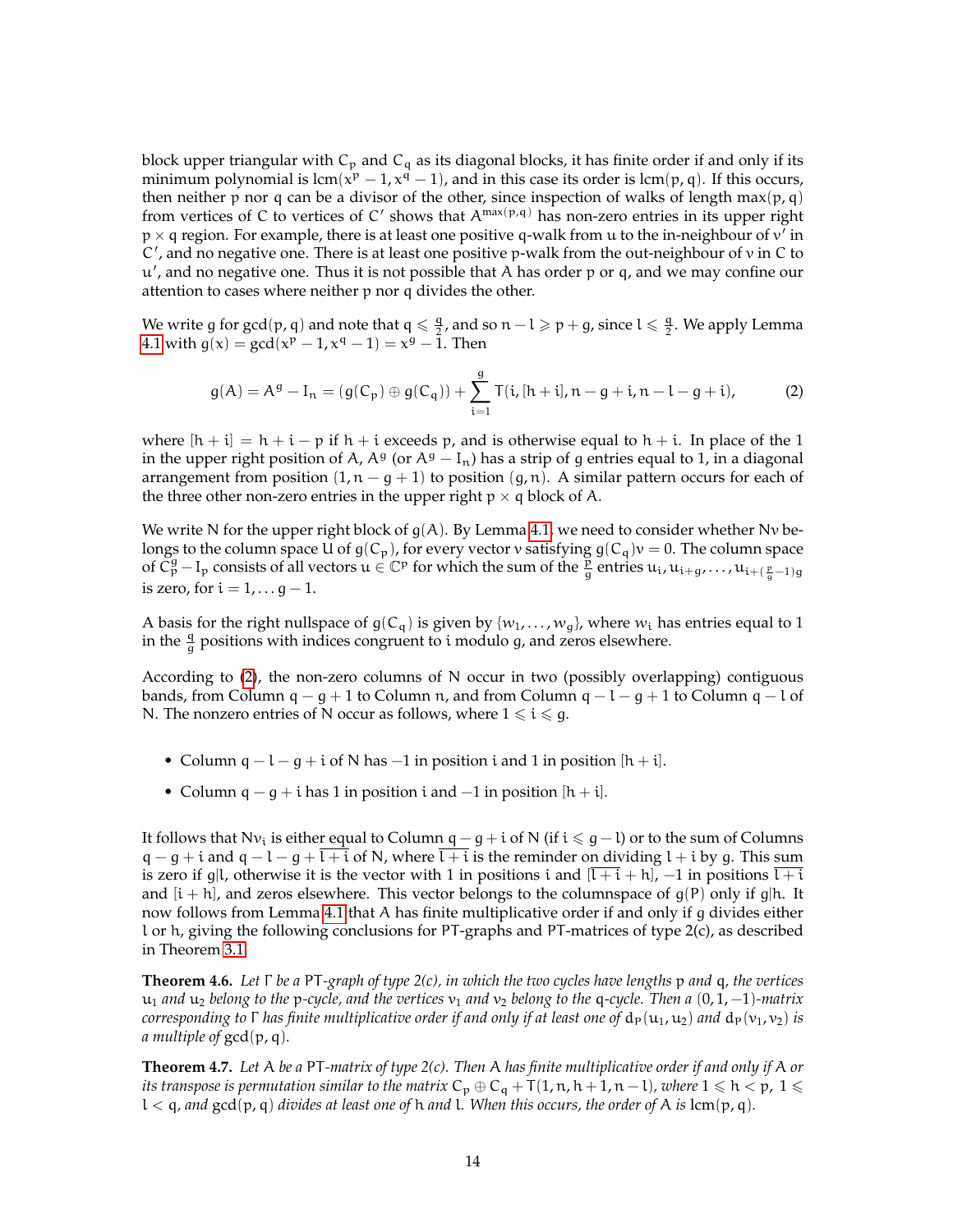Every matrix arising in Theorem [4.7](#page-13-1) is similar to a permutation matrix. Those that are permutation similar to alternating sign matrices will be identified in Section [5.](#page-16-1)

#### <span id="page-14-0"></span>**4.3 Type 2(d): two cycles connected by two arcs of** T

We now consider PT-matrices corresponding to graphs of Type 2(d), in the classification given in Theorem [3.1.](#page-7-0) The matrix of Example [1.1](#page-1-1) is of this type, with the underlying permutation involving a 4-cycle and a fixed point. Let Γ be a PT-graph of order  $n = p + q$ , consisting of disjoint directed cycles of lengths p and q, whose arcs are coloured blue, and the following four additional arcs involving vertices  $x_1, x_2, y_1$  of the p-cycle (with  $x_1 \neq x_2$ ) and a vertex  $y_2$  of the q-cycle:  $(x_1, y_1)$  and  $(x_2, y_2)$ , both coloured red, and blue arcs  $(x_1, y_2)$  and  $(x_2, y_1)$ .

We order the vertices of Γ as follows. Vertices of the p-cycle are listed first, ordered against the direction of the arcs of the cycle, and ending with  $y_1$ . Vertices of the q-cycle follow, again against the direction of the arcs, and with  $y_2$  appearing last.

With respect to this ordering, the matrix  $A$  of  $\Gamma$  has the form

$$
A=(C_p\oplus C_q)+T(i_1,n,i_2,p),
$$

where  $i_1$  and  $i_2$  are the (distinct) respective positions of  $x_1$  and  $x_2$  in the vertex ordering. We write P for the upper left  $p \times p$  block of A and note that P is the companion matrix of the polynomial

$$
p(x) = x^p + x^{i_1-1} - x^{i_2-1} - 1.
$$

Since A is block upper triangular with P as its upper-left block, A may have finite multiplicative order only if P does. The polynomial  $p(x)$  cannot be palindromic, since its leading and constant coefficients cannot coincide. It is skew-palindromic only if  $i_1 + i_2 = p + 2$ . We assume that this holds and rewrite  $i_2$  as i. Then

$$
p(x) = (x^{p-i+1} - 1)(x^{i-1} + 1),
$$

and, by Lemma [4.2,](#page-9-0) P has finite order if and only if  $[i - 1]_2 \geq (p - i + 1]_2$ . We assume that this condition holds, and hence that the order of P is the least common multiple of  $p-i+1$  and  $2(i-1)$ . We proceed to consider when A has finite order.

First we consider the case where  $[q]_2 > [i - 1]_2$ . We write d and g respectively for gcd( $\frac{q}{2}$ )  $\frac{q}{2}$ , i - 1) and  $gcd(q, p - i + 1)$ . Then the greatest common divisor of the minimum polynomials of P and  $C_q$  is  $m(x) = (x^d + 1)(x^g - 1)$ .

By Lemma [4.1,](#page-8-1) a necessary and sufficient condition for A to be diagonalizable, or equivalently to have finite multiplicative order, is that the zero eigenvalue has full geometric multiplicity in the matrix  $(A^d + I_n)(A^g - I_n)$ . Since the polynomials  $x^d + 1$  and  $x^g - 1$  are relatively prime, this condition holds if and only if it holds separately for  $A^d + I_n$  and  $A^g - I_n$ . We consider  $A^d + I_n$ first. The right nullspace of  $C_q^d + I_q$  has dimension d and is spanned by the vectors  $u_1, \ldots, u_d$ , where for  $i = 1, ..., d$ ,  $u_i$  has entries alternating between 1 and  $-1$  in positions i,  $i + d$ ,  $i + 2d$ to q – d + i, starting with 1 in position i. The columnspace of P<sup>d</sup> + I<sub>p</sub> has dimension p – d, and is spanned by the vectors  $w_1, \ldots, w_{p-d}$  in  $\mathbb{C}^p$ , where  $w_i$  has 1 in positions i and i + d, and zeros elsewhere. This space consists of all vectors in  $\mathbb{C}^p$  with the property that for  $i = 1, \ldots, d$ , the alternating sum of the sequence of entries in positions congruent to i modulo d is zero.

The non-zero entries of the matrix  $N_d$  are confined to the last d columns. Since  $u_i$  has  $-1$  in position q – d + i and its last d entries are otherwise zero, the vectors  $N_d u_i$  are respective scalar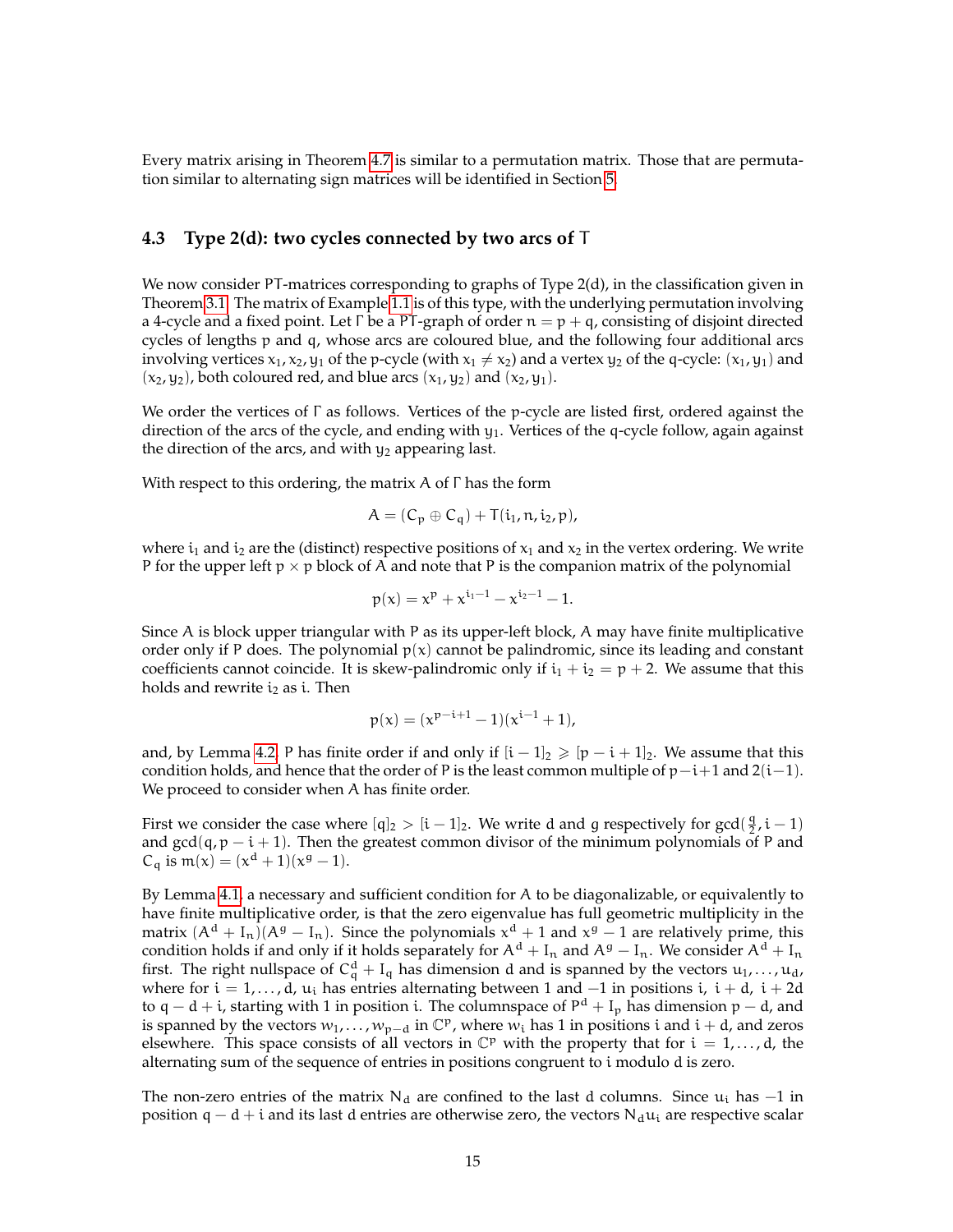multiples of the last d columns of N<sub>d</sub>. Thus  $A^d + I_n$  satisfies the condition of Lemma [4.1](#page-8-1) if and only if the columnspace of N<sub>d</sub> is contained in that of  $P^d + I_p$ . Column q – d + 1 of N<sub>d</sub> is equal to column q of the upper right block of the original A. It has two non zero entries; −1 and 1 in positions i and p+2−i. This vector v belongs to the columnspace of P<sup>d</sup> + I if and only if d divides  $p + 2 - 2i$  and  $(p + 2 - 2i)/d$  is even. This condition is equivalent to the statement that d|p and  $p/d$  is even, since d divides i – 1. Every column of N<sub>d</sub> is a linear combination of vectors with two non-zero entries of opposite sign, whose positions are separated either by  $|p + 2 - 2i|$  or by  $2i - 2$ . Thus the condition that  $p/d$  is an even integer, which is necessary to ensure that v belongs to the columnspace of  $P^d + I_p$ , is also sufficient to ensure that  $N_d u$  belongs to this space, for every u in the right nullspace of  $Q^d$  + I.

We now consider the corresponding question for the matrix  $A<sup>g</sup> - I<sub>n</sub>$ . The analysis and conclusion here closely mirror those of Section [4.2.](#page-12-0) The column space of P<sup>g</sup>  $-I_p$  has dimension p and consists of all vectors in  $\mathbb{C}^p$  with the property that for each  $i \in \{1, \ldots, g\}$  the sum of all entries in positions congruent to i modulo g is zero. If N<sub>g</sub> is the upper right p × q block of  $A^g - I_n$ , then every column of N<sub>q</sub> occurs as the product N<sub>q</sub>u for some u with  $(Q^g - I_q)u = 0$ . As above, Column  $q-q+1$  of N<sub>g</sub> has only two non-zero entries, of opposite sign and separated by a vertical distance of  $|p + 2 - 2i|$ . This vector belongs to the column space of  $P^g - I_p$  only if g divides  $p + 2 - 2i$ , and as above this condition is sufficient to ensure that the column space of  $N_g$  is contained in that of P<sup>g</sup> – I<sub>p</sub>. Since g is a divisor of p – i + 1, the condition g|p – 2i + 2 is equivalent to g|i – 1 and hence to g|p.

<span id="page-15-0"></span>**Theorem 4.8.** *The* PT*-matrix*  $A = (C_p \oplus C_q) + T(i_1, n, i_2, p)$ *, where*  $i_1, i_2 \leq p$ *, has finite multiplicative order if and only if the following conditions are satisfied.*

- $i_1 + i_2 = p + 2$ *, and*  $[i_2 1]_2 \geq p i_2 + 1]_2$ *;*
- g|p, where  $q = \gcd(q, p i_2 + 1)$ ;
- [q]<sub>2</sub>  $\leq$  [i<sub>2</sub> 1]<sub>2</sub>, or [q]<sub>2</sub>  $>$  [i<sub>2</sub> 1]<sub>2</sub> *and*  $p/d$  *is an even integer, where*  $d = \gcd(\frac{q}{2})$  $\frac{q}{2}$ , i<sub>2</sub> – 1).

If the conditions in Theorem [4.8](#page-15-0) hold, then the order of A is

$$
lcm(p-i_2+1,2i_2-2,q).
$$

If  $[q]_2 \geqslant [i_2 - 1]_2$ , this is equal to lcm(p –  $i_2 + 1$ ,  $i_2 - 1$ , q), which is the order of a permutation of degree  $p + q$ . In general however, the order of A need not coincide with that of a permutation. For example, we may set  $p = i_2 = 2^k + 1$ , and  $q = 1$ , for any positive integer k. We obtain a  $(2^k + 2) \times (2^k + 2)$  matrix of order lcm $(1, 2^{k+1}, 1) = 2^{k+1}$ . An  $n \times n$  permutation matrix of order  $2^{k+1}$  exists only if  $n \geqslant 2^{k+1}$ .

The 10  $\times$  10 example with k = 3 and order 16 is below, along with an ASM to which it is permutation similar.

|                |                   |                |                |                |                |                 |                |                                  | $(0\ 0\ 0\ 0\ 0\ 0\ 0\ 0\ 1\ 0\ 0\ 0\ 0\ 0\ 0\ 0\ 0\ 1\ 0\ 0]$ |                                               |  |            |     |                                      |            |  |
|----------------|-------------------|----------------|----------------|----------------|----------------|-----------------|----------------|----------------------------------|----------------------------------------------------------------|-----------------------------------------------|--|------------|-----|--------------------------------------|------------|--|
|                | 1 0 0             |                | $\overline{0}$ |                |                |                 |                | $0 \t0 \t0 \t0 \t-1 \t1$         |                                                                |                                               |  |            |     | $1 0 0 0 0 0 0 -1 1 0$               |            |  |
|                |                   |                |                |                |                | 0 1 0 0 0 0 0 0 |                | $0 \quad 0$                      |                                                                |                                               |  |            |     | 0 1 0 0 0 0 0 0 0 0                  |            |  |
|                |                   |                |                |                |                | 0 0 1 0 0 0 0 0 |                | $0 \quad 0$                      |                                                                |                                               |  |            |     | 0 0 1 0 0 0 0 0 0 0                  |            |  |
|                |                   |                |                |                |                | 0 0 0 1 0 0 0 0 |                | $0 \quad 0$                      |                                                                |                                               |  |            |     | 0 0 0 1 0 0 0 0 0 0                  |            |  |
|                |                   |                |                |                |                | 0 0 0 0 1 0 0 0 |                | $\begin{array}{c} 0 \end{array}$ |                                                                |                                               |  |            |     | 0 0 0 0 1 0 0 0 0 0 0                |            |  |
|                |                   |                |                |                |                | 0 0 0 0 0 1 0 0 |                | $\overline{0}$                   | $\bigcirc$                                                     |                                               |  |            |     | 0 0 0 0 0 1 0 0 0 0                  |            |  |
|                |                   |                |                |                |                | 0 0 0 0 0 0 1 0 |                | $0 \quad 0$                      |                                                                |                                               |  |            |     | $0 \t0 \t0 \t0 \t0 \t0 \t0 \t1 -1 1$ |            |  |
|                | $0\quad 0\quad 0$ |                |                |                |                |                 |                |                                  | $0 \t0 \t0 \t0 \t1 \t1 -1$                                     |                                               |  |            |     | 0 0 0 0 0 0 0 0 1 0                  |            |  |
| $\overline{0}$ | $\overline{0}$    | $\overline{0}$ | $\overline{0}$ | $\overline{0}$ | $\overline{0}$ | $\overline{0}$  | $\overline{0}$ | $\overline{0}$                   | $\begin{array}{ccc} & 1 & l \end{array}$                       | $\begin{pmatrix} 0 & 0 & 0 & 0 \end{pmatrix}$ |  | $0\quad 0$ | - 1 | $\overline{0}$                       | $0\quad 0$ |  |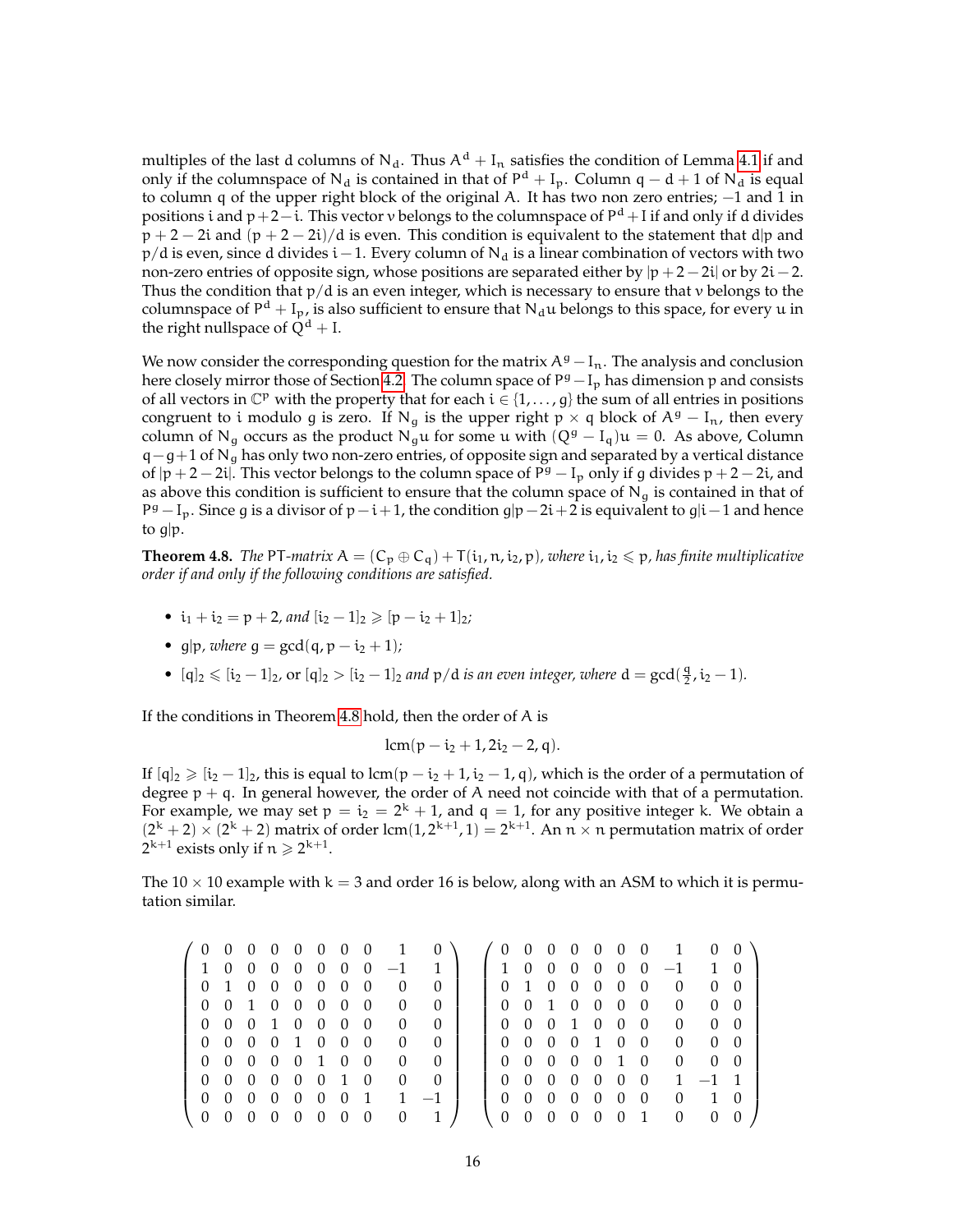#### <span id="page-16-0"></span>**4.4 Type 3(c): three cycles**

The remaining case concerns PT-matrices corresponding to graphs of type 3(c) in Corollary [3.1.](#page-7-0) The analysis for this resembles that of type 2(c), although it is simpler. A graph of Type 3(c) has three cycles of lengths p, q and m. Additionally, it has a pair of blue arcs directed from distinct vertices  $x_1$  and  $x_2$  of the first cycle, respectively to vertices y and z of the second and third cycles, and a pair of red arcs from  $x_1$  to z and  $x_2$  to y. With respect to a suitable ordering of the vertices, the corresponding matrix is

$$
A = (C_p \oplus C_q \oplus C_m) + T(1, p + q, i, p + q + m),
$$

where  $1 < i \leq p$ . Applying Lemma [4.1](#page-8-1) as in previous cases, we find that the upper left (p + q) × (p + q) block  $A_{p+q}$  of A has finite multiplicative order if and only if gcd(p, q) divides i – 1. We assume that this holds, and note that  $A_{p+q}$  is then similar to  $C_p \oplus C_q$ , via a change of basis that does not affect the first p basis elements. It follows that A itself is similar to the matrix  $A' =$  $(C_p \oplus C_q \oplus C_m) - E_{1,p+q+m} + E_{i,p+q+m}$ , where  $E_{i,j}$  has 1 in the  $(i,j)$ -position and zeros elsewhere. Now A' has finite order if and only if the  $(p + m) \times (p + m)$  matrix  $(C_p \oplus C_m) - E_{1,p+m} + E_{i,p+m}$ does, and applying Lemma [4.1](#page-8-1) confirms that this occurs if and only if  $gcd(p, m)$  divides  $i - 1$ .

**Theorem 4.9.** Let  $p$ ,  $q$ ,  $m$  *be positive integers, with*  $p \ge 2$ , and let *i be an integer with*  $1 < i \le p$ . The *matrix*

$$
A = (C_p \oplus C_q \oplus C_m) + T(1, p + q, i, p + q + m),
$$

*which represents a* PT*-graph of Type 3(c), has finite multiplicative order if and only if* gcd(p, q) *and* gcd(p, m) *both divide* i−1*. In this case the order of* A *is* lcm(p, q, m) *and* A *is similar to the permutation matrix*  $C_p \oplus C_q \oplus C_m$ .

### <span id="page-16-1"></span>**5 ASM-permutability**

It remains to determine which of the PT-matrices of finite multiplicative order are permutation similar to alternating sign matrices, or *ASM-permutable*. We consider this question separately for the four types, using the following strategy in all cases. In Section 4, we identified a standard form for a PT-matrix of each of the four types, selected with ease of calculation of characteristic and minimum polynomials in mind. This amounts to a choice of ordering of the vertices of the corresponding digraph, which we now label as  $1, 2, \ldots$  n. We need to determine whether the same n vertices can be rearranged to an *ASM-ordering*, which means that the corresponding (0, 1, −1) matrix is an ASM. An ASM-ordering must satisfy four constraints, one arising from each of the four rows and columns in which the matrix has three non-zero entries, which are the rows and columns occupied by entries of the T-block. Each of the four constraints stipulates that a particular vertex, labelling the position of the −1 in the relevant row or column, must occur between two other vertices, which label the positive entries in the same row or column. The consistency of the four constraints needs to be checked.

#### **5.1 Type 1**

By Theorem [4.5,](#page-12-1) every PT-matrix of finite order of Type 1 (or its transpose) is permutation similar to a matrix of the form

$$
A = C_n + T(1, n-j, d+1, j),
$$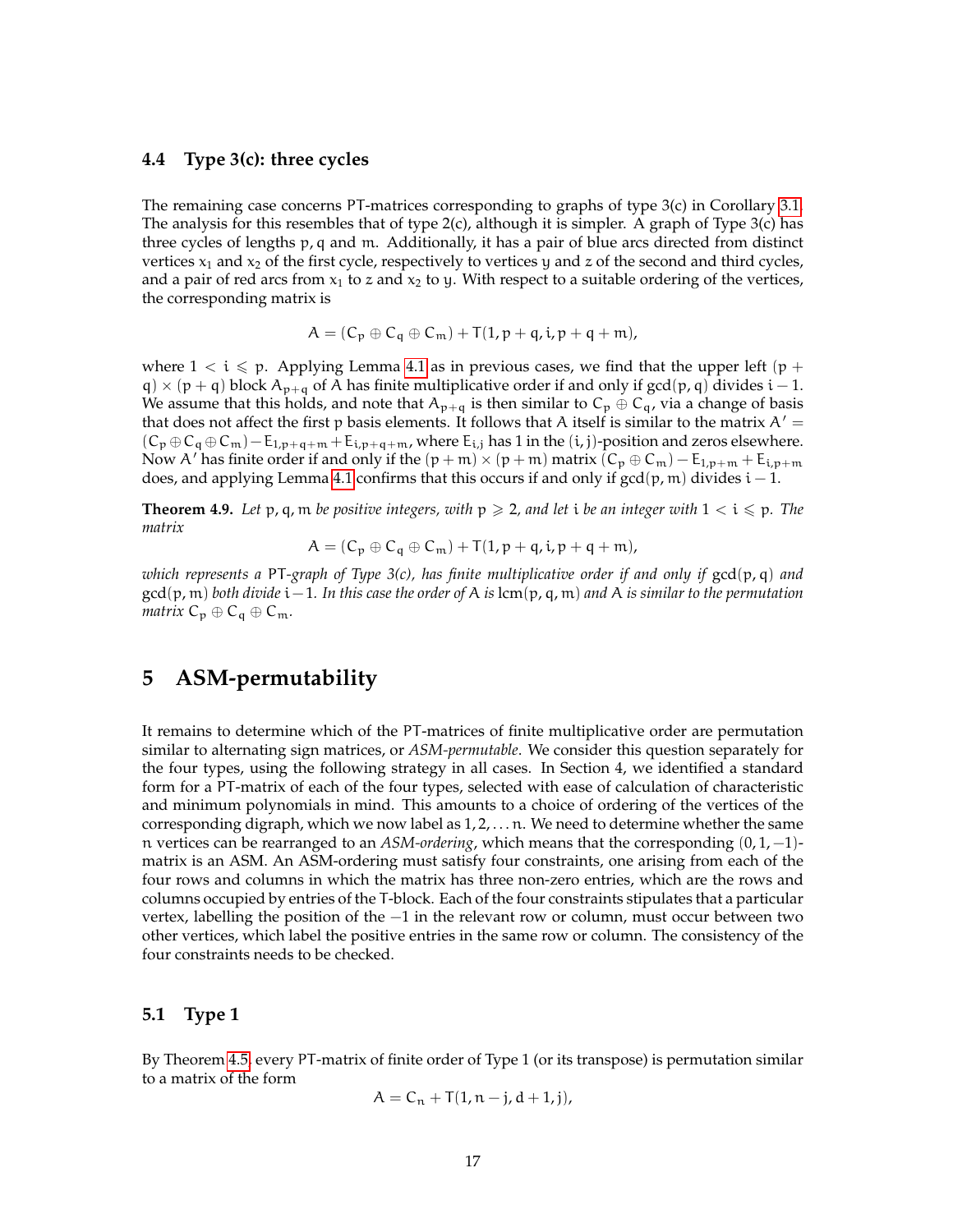where  $n = 2d$  is even,  $1 \leq j < d$  and  $[j]_2 \neq [d - j]_2$ , which implies that  $d \geq 3$ . We write  $\Gamma$  for the graph determined by the above matrix A, and write  $1, 2, \ldots, n$ , for the vertices of  $\Gamma$ , in the order determined by A. An ordering of the vertices of Γ is an ASM-ordering if and only if it satisfies the following conditions, determined respectively by Rows 1 and  $d + 1$  of A, and by Columns j and  $n - j$ .

- 1. j occurs between  $n j$  and  $n$ ;
- 2.  $n j$  occurs between j and d;
- 3. 1 occurs between  $d + 1$  and  $j + 1$ ;
- 4.  $d + 1$  occurs between 1 and  $n j + 1$ .

The vertices j,  $d, n - j$  and n that appear in the first two conditions are distinct. The first two conditions imply that in any ASM-ordering, these four occur either in the order  $d, n - j, j, n$  or  $n, j, n - j, d$ . Since the reverse of an ASM-ordering is an ASM-ordering, we may concentrate on the former case, and consider whether the remaining  $n - 4$  vertices can be inserted so that the conditions arising from Columns j and  $n - j$  also hold.

The vertices  $1, j + 1, d + 1$  and  $n - j + 1$  are distinct, and can be ordered so that conditions 3 and 4 are satisfied. If all eight vertices that appear in the above conditions are distinct, then the two sets of four can be ordered independently, and the arrangement can be completed to an ASM-ordering of the full vertex set.

We note the only possible coincidences between the four-vertex sets  $\{d, n-j, j, n\}$  and  $\{1, j+1, d+\}$  $1, n - j + 1$ , as follows.

$$
1 = j, n - j + 1 = n, d + 1 = n - j, j + 1 = d.
$$

The first two possibilities above are equivalent, and so are the second two. All four cannot be satisfied simultaneously, since j cannot be simultaneously equal to 1 and  $d - 1$ , as  $d \ge 3$ . The positions of 1 and  $n - j + 1$ , or of  $d + 1$  and  $j + 1$ , may be constrained by the appearance of d,  $n - j$ , j, n in that order in a candidate ASM-ordering. In the first case,  $d + 1$  and  $j + 1$  may be inserted freely and independently, in order to satisfy conditions 3 and 4. In the second case, the same applies to 1 and  $n - j + 1$ , hence the following statement.

**Theorem 5.1.** *Every* PT*-matrix of finite multiplicative order of Type 1 is permutation similar to an alternating sign matrix.*

#### **5.2 Type 2(c)**

By Theorem [4.7,](#page-13-1) a PT-matrix of Type 2(c) of finite order (or its transpose) is permutation similar to

<span id="page-17-0"></span>
$$
A = C_p \oplus C_q + T(1, n, h + 1, n - l), \tag{3}
$$

where  $1 \leqslant h < p$ ,  $1 \leqslant l < q$ , and  $gcd(p, q)$  divides at least one of h and l. We write  $1, \ldots, n$  for the vertices of the graph Γ determined by A, ordered according to the rows and columns of A. From Rows 1 and  $h+1$  and Columns  $n-l$  and n of A, we observe that an ordering of the vertices 1, ..., n is an ASM-ordering if and only if it satisfies the following four conditions.

1. n − l occurs between p and n;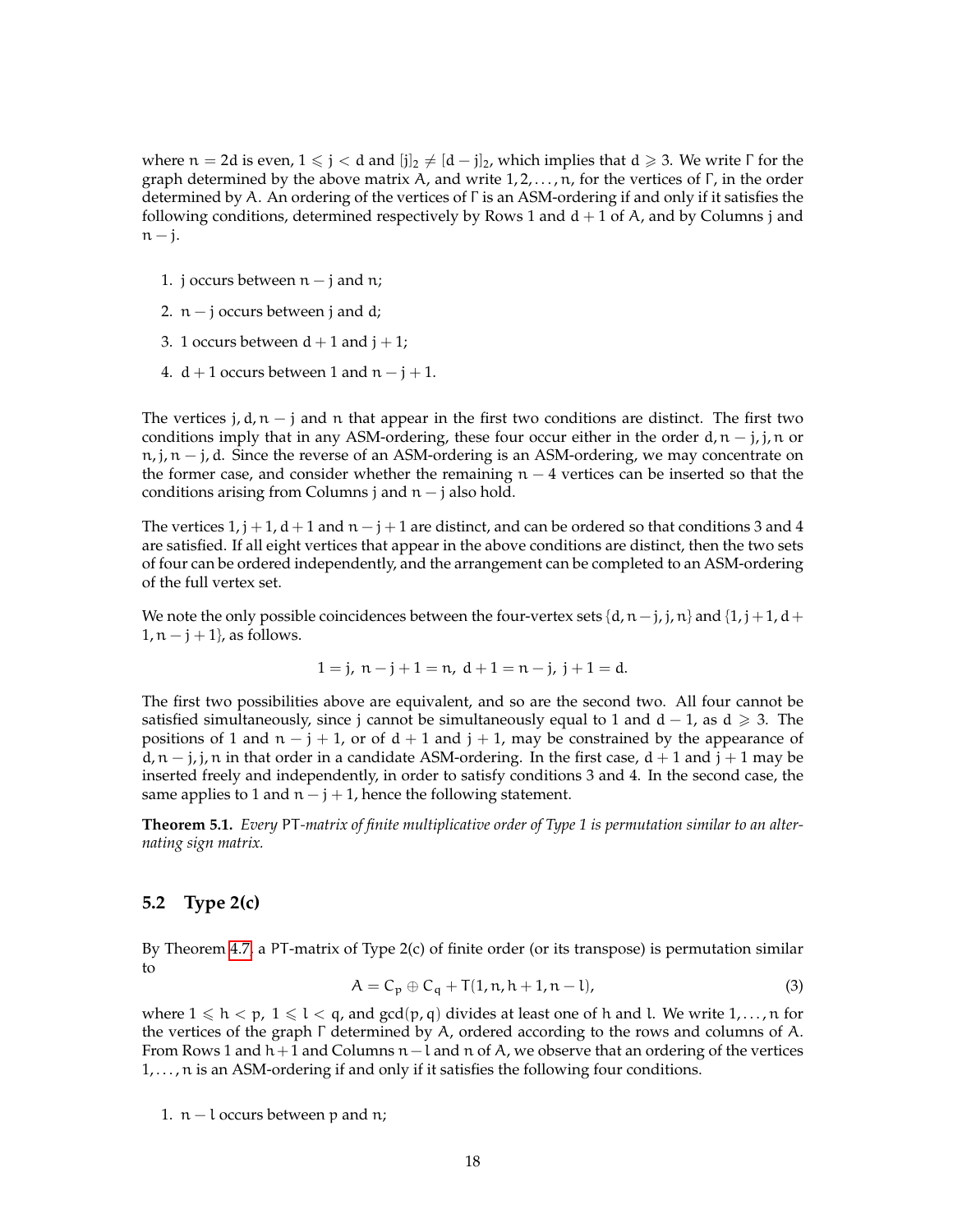- 2. n occurs between  $n l$  and h;
- 3. 1 occurs between  $h + 1$  and  $n l + 1$ ;
- 4.  $h + 1$  occurs between 1 and  $p + 1$ .

The four vertices that appear in the first two conditions are distinct, and so are the four that appear in conditions 3 and 4. If an ASM-ordering exists, then one exists in which the vertices  $p$ ,  $n-l$ ,  $n$ ,  $h$ occur in that order. We consider when conditions 3 and 4 are compatible with this constraint.

Potential intersections of the four-vertex sets  $\{n-l, p, n, h\}$  and  $\{1, h+1, n-l+1, h+1\}$  are limited to the following possibilities:

$$
1 = h, h + 1 = p, n - l + 1 = n, p + 1 = n - l.
$$

If at most two of the above equalities hold, it is possible to insert the remaining vertices from  $\{1, h, n-l+1, p+1\}$  to ensure that conditions 3 and 4 are satisfied. If any 3 of them hold however, conditions 3 and 4 are incompatible and cannot be simultaneously satisfied. This occurs in the following two cases.

- Case 1 h = 1 and h + 1 = p, and l is either equal to 1 or q − 1. In this case  $p = 2$ , and the two vertices in the q-cycle that have indegree 3 are consecutive in the q-cycle.
- Case 2 Alternatively,  $l = 1$  and  $l = q 1$ , and h is either equal to 1 or  $p 1$ . In this case q = 2 and the two vertices of the p-cycle that have outdegree 3 are consecutive in the p-cycle.

We conclude as follows.

**Theorem 5.2.** *Let* Γ *be a* PT*-graph of type 2(c) as defined in Theorem [3.1.](#page-7-0) Then there is an ordering of the vertices of* Γ *whose corresponding*  $(0, 1, -1)$ *-matrix is an ASM, unless one of the cycles in* Γ<sub>P</sub> *has length 2, and the two vertices of*  $\Gamma$ <sup>T</sup> *in the other cycle are consecutive in that cycle.* 

<span id="page-18-0"></span>**Theorem 5.3.** *If the matrix* A *of [\(3\)](#page-17-0) has finite order, then it is permutation similar to an ASM, except in the following two cases*

- $p = 2$ , q *is odd*,  $q \ge 3$  *and*  $l \in \{1, q 1\}$ ;
- $q = 2$ , p *is odd*,  $p \ge 3$  *and*  $h \in \{1, p 1\}$ *.*

The stipulation that q or p is odd in the two cases of Theorem [5.3](#page-18-0) arise from the finite order conditions in Theorem [4.7,](#page-13-1) and not from considerations of ASM-permutability.

#### **5.3 Type 2(d)**

By Theorem [4.8,](#page-15-0) a PT-matrix of finite order of Type 2(d) (or its transpose) is permutation similar to

<span id="page-18-1"></span>
$$
A = C_p \oplus C_q + T(i_1, n, i_2, p), \tag{4}
$$

where  $n = p + q$ ,  $i_1 \neq i_2$ ,  $i_1 \leq p$ ,  $i_2 \leq p$  and  $i_1 + i_2 = p + 2$ , with some additional conditions that do not enter our analysis here. The condition  $i_1 + i_2 = p + 2$  ensures that  $i_1 \ge 2$  and  $i_2 \ge 2$ . A vertex ordering of the corresponding graph is an ASM-ordering if and only if it satisfies the following conditions, arising respectively from Rows  $i_1$  and  $i_2$  and from Columns p and n.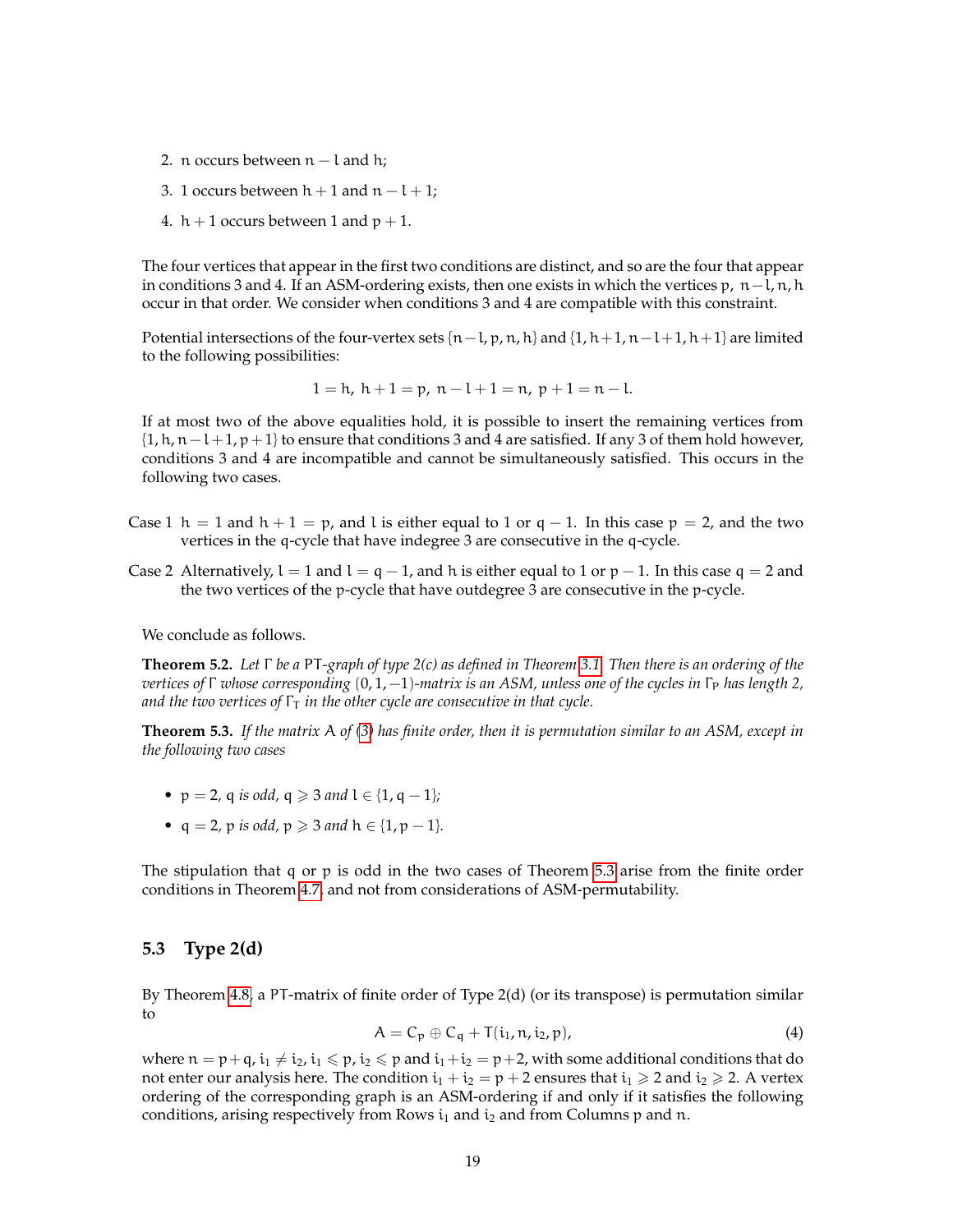- 1. p occurs between  $i_1 1$  and n;
- 2. n occurs between  $i_2 1$  and p;
- 3.  $i_1$  occurs between 1 and  $i_2$ ;
- 4. i<sub>2</sub> occurs between 1 and  $p + 1$ .

The four indices occurring in the first two conditions are distinct, and if an ASM-ordering exists, then one exists in which the entries  $i_1 - 1$ , p, n,  $i_2 - 1$  occur in that order. Possible repetitions among the eight vertices that appear in the four conditions above are as follows.

<span id="page-19-0"></span>
$$
i_1 = p
$$
 or  $i_1 = i_2 - 1$ ,  $1 = i_1 - 1$  or  $1 = i_2 - 1$ ,  $i_2 = p$  or  $i_2 = i_1 - 1$ ,  $p + 1 = n$ . (5)

In each of the first three points above, the two possibilities are mutually exclusive. As in previous cases, if up to two elements of  $\{i_1, 1, i_2, p + 1\}$  belong to  $\{i_1 - 1, p, n, i_2 - 1\}$ , an ASM-ordering of all n vertices may be completed.

First we suppose that  $i_1$  and  $i_2$  are not consecutive, so that  $i_1 \neq i_2 - 1$  and  $i_2 \neq i_1 - 1$ . In this case  $\{i_1, 1, i_2, p+1\}$  and  $\{i_1 - 1, p, n, i_2 - 1\}$  can intersect in at most three elements, and this occurs if and only if  $\{i_1, i_2\} = \{2, p\}$  and  $p + 1 = n$ , so  $q = 1$ . If  $(i_1, i_2) = (2, p)$ , then  $1, i_2, p + 1$  appear in that order and  $i_1$  can be inserted between 1 and  $i_2$ , so that all four requirements are satisfied. If  $(i_1,i_2) = (p, 2)$ , then  $i_2, p+1, 1$  occur in that order, and  $i_1$  cannot be inserted so that the third and fourth conditions are simultaneously satisfied.

Suppose now that  $i_1$  and  $i_2$  are consecutive, and suppose first that  $i_1 = i_2 - 1$ . Then if at least three of the four equalities of [\(5\)](#page-19-0) are satisfied, either  $1 = i_1 - 1$  or  $i_2 = p$ . Since  $i_1 + i_2 = p + 2$ , each of these conditions implies that  $p = 3$ . If either of them is satisfied then both are, and in this situation condition 3 is not satisfied;  $i_1$  does not occur between 1 and  $i_2$ .

On the other hand if  $i_2 = i_1 - 1$  and three or more of the conditions of [\(5\)](#page-19-0) hold, then  $i_1 = p = 3$ and  $i_2$ ,  $i_1$ , 1 occur in that order, so that the third ordering condition is satisfied. The fourth can be satisfied by a suitable choice of position for  $p+1$ , provided that  $p+1 \neq n$  in which case the fourth condition cannot be satisfied. No ASM-ordering exists in the case  $(i_1, i_2, q) = (3, 2, 1)$ .

Our conclusion for PT-matrices of type 2(d) is as follows.

**Theorem 5.4.** *The* PT-matrix A *of* [\(4\)](#page-18-1) *is permutation similar to an ASM, except where*  $q = 1$ *,*  $i_2 = 2$  *and*  $i_1 = p$ .

#### **5.4 Type 3(c)**

A  $n \times n$  PT-matrix of Type 3(c) is permutation similar to

<span id="page-19-1"></span>
$$
A = (C_p \oplus C_q \oplus C_m) + T(1, p + q, i, p + q + m), \tag{6}
$$

where p, q and m are positive integers with  $p \ge 2$  and  $p + q + m = n$ , and  $1 < i \le p$ . An ordering of the vertices 1, . . . , n of the graph Γ determined by A is an ASM-ordering if and only if it satisfies the following conditions.

- 1. n occurs between p and  $p + q$ ;
- 2.  $p + q$  occurs between  $i 1$  and n;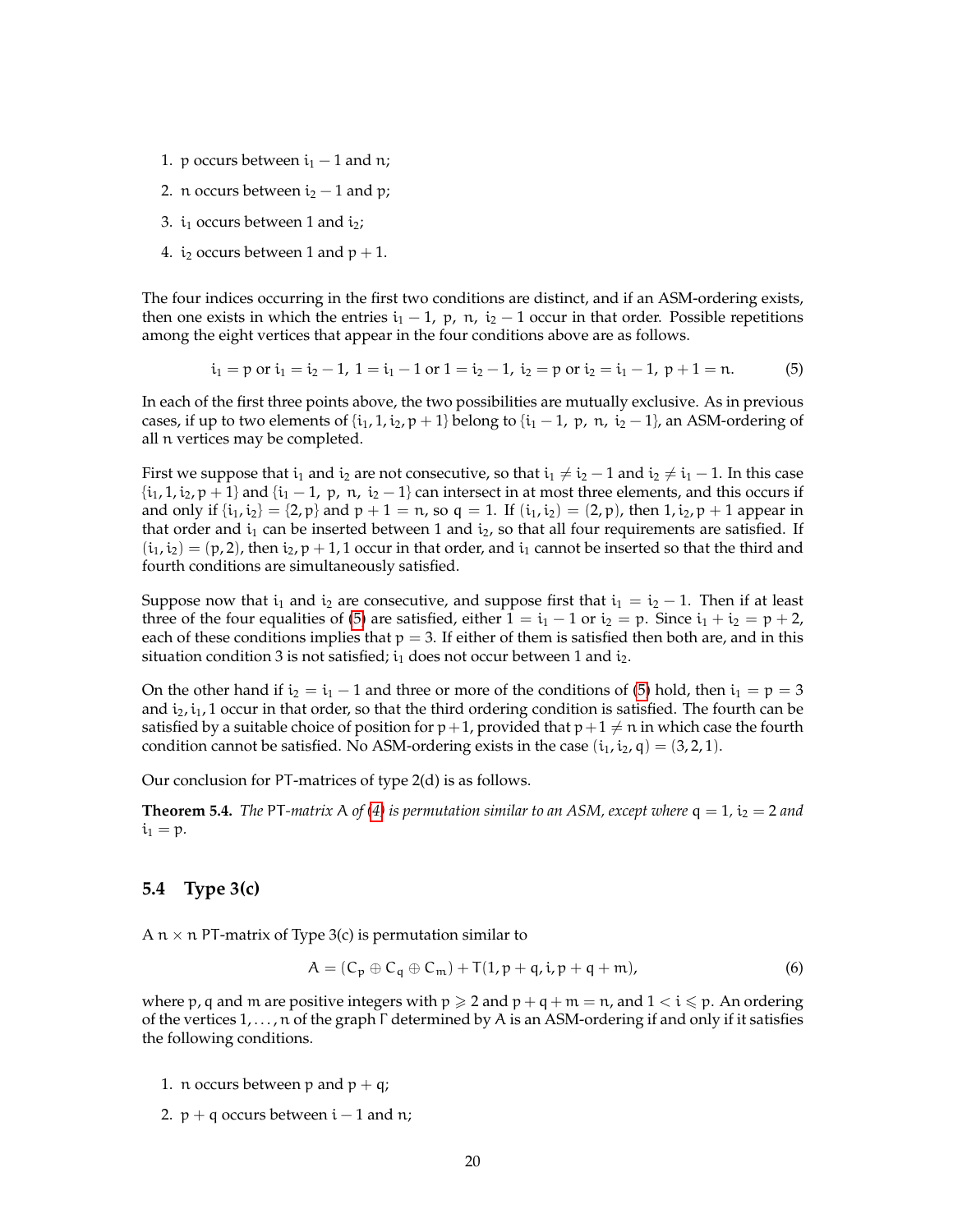- 3. i occurs between 1 and  $p + 1$ ;
- 4. 1 occurs between i and  $p + q + 1$ .

From the first two conditions we deduce that if an ASM-ordering exists, then one exists in which the vertices p,  $n$ ,  $p + q$  and  $i - 1$  occur in that order. The possible repetitions among the eight vertices that appear above are

$$
i = p
$$
,  $1 = i - 1$ ,  $p + 1 = p + q$ ,  $p + q + 1 = n$ .

If any three of the above equalities hold, then conditions 3. and 4. cannot be simultaneously satisfied by the insertion of the remaining element, hence the following conclusion on ASMpermutability for PT-matrices and graphs of type 3(c).

**Theorem 5.5.** *The matrix* A *of [\(6\)](#page-19-1) is permutation similar to an ASM, except in the following three cases:*

- $p = i = 2$ *, and*  $1 \in \{q, m\}$ ;
- $i = p$  *and*  $q = m = 1$ ;
- $i = 2$  *and*  $q = m = 1$ .

## **6 Conclusion**

The results of this article identify all PT-matrices of finite order, whose associated graphs are weakly connected, or equivalently the property that every cycle of the permutation component includes a vertex that is incident with an arc corresponding to an entry of the T-block. Such examples can be augmented by the addition of permutation matrices as new diagonal blocks. We have observed that  $n \times n$  elementary PT-matrices of types 1 and 2(c) may have finite multiplicative orders that do not occur in the symmetric group of degree n.

It is not true that every alternating sign matrix of finite multiplicative order is permutation equivalent to a matrix direct sum of permutations and elementary PT-matrices, as the following example shows.

$$
A = \left(\begin{array}{cccccc} 0 & 0 & 1 & 0 & 0 & 0 \\ 0 & 1 & 0 & 0 & 0 & 0 \\ 1 & -1 & 0 & 1 & 0 & 0 \\ 0 & 1 & -1 & 0 & 0 & 1 \\ 0 & 0 & 1 & -1 & 1 & 0 \\ 0 & 0 & 0 & 1 & 0 & 0 \end{array}\right)
$$

This matrix A has multiplicative order 12 and its minimum polynomial is

$$
\Phi_2(x)\Phi_{12}(x) = (x-1)(x^4 - x^2 + 1).
$$

It is clear that A is not a PT-matrix since it has three negative entries; however it may be obtained from a permutation matrix by the addition of two T-blocks.

While there exist  $6 \times 6$  elementary PT-matrices of order 12, the analysis in Section [2](#page-2-1) confirms that none of their characteristic polynomials has  $\Phi_{12}(x)$  as a factor. Thus A is not similar to a